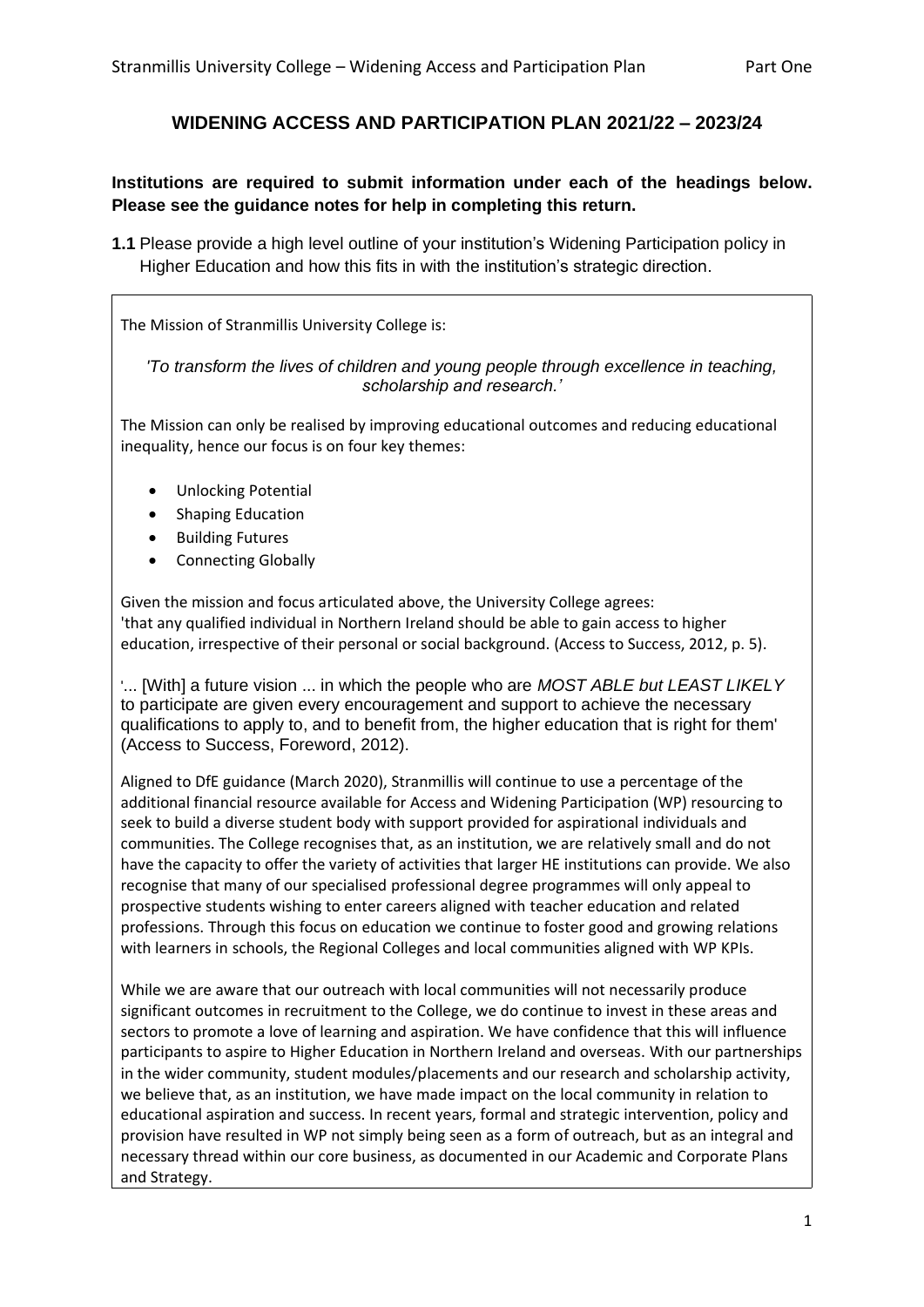The development and implementation of this strategy is undertaken by the Widening Participation Coordinator, supported by an administrator, and monitored by the Director of Community Engagement and External Affairs, the Academic Planning team, Senior Management and the Board of Governors. WP is now centralised with the alignment of academic duties to allow for strategic perspective across the College and reports at Director level at all central institutional committees within the University College. This ensures that the strategy is communicated clearly and integrated into all aspects of College life. The College system of 'Staff Student Consultative Committees' ensures that the views of students are represented in strategic decisions relating to WP.

Vocational qualifications, FE Access courses and foundation degrees are welcomed within the University College and attributed the same validity as more traditional courses. We view vocational qualifications as helpful in empowering students to obtain the high entrance tariffs required for the various pathways at Stranmillis. The College continues to explore further access opportunities in support of widening participation. This is in keeping with research in the area of 'access to teaching' and aligned to the College's targets for both males in the profession and adult entrants to HE, both of which are currently underrepresented in Northern Ireland.

• In line with our vision for 'Leading innovative professional practice', the College provides an infrastructure to build capacity in the area of project implementation, undergraduate and postgraduate work, professional development and research within the field of educational disadvantage and underachievement. The College launched a Centre for Research in Educational Underachievement on  $6<sup>th</sup>$  June 2018. The Centre aims to engage in a focused portfolio of innovative interdisciplinary research and scholarly initiatives focusing on educational underachievement in Northern Ireland, working to develop a comprehensive understanding of the nature of educational underachievement and providing an evidence-base to inform future policy and practice. The Centre is closely aligned to the College's WP strategy and will inform evaluation and research procedures in the future.

• Following a presentation to the NI Assembly Education Committee, the Centre Director, Dr Noel Purdy, has been appointed Independent Chair of Expert Panel on Educational Underachievement, appointed by Minister of Education, Peter Weir MLA, September 2020 – May 2021

As can be seen below, WP funding continues to be routed into various streams to undertake core WP activity.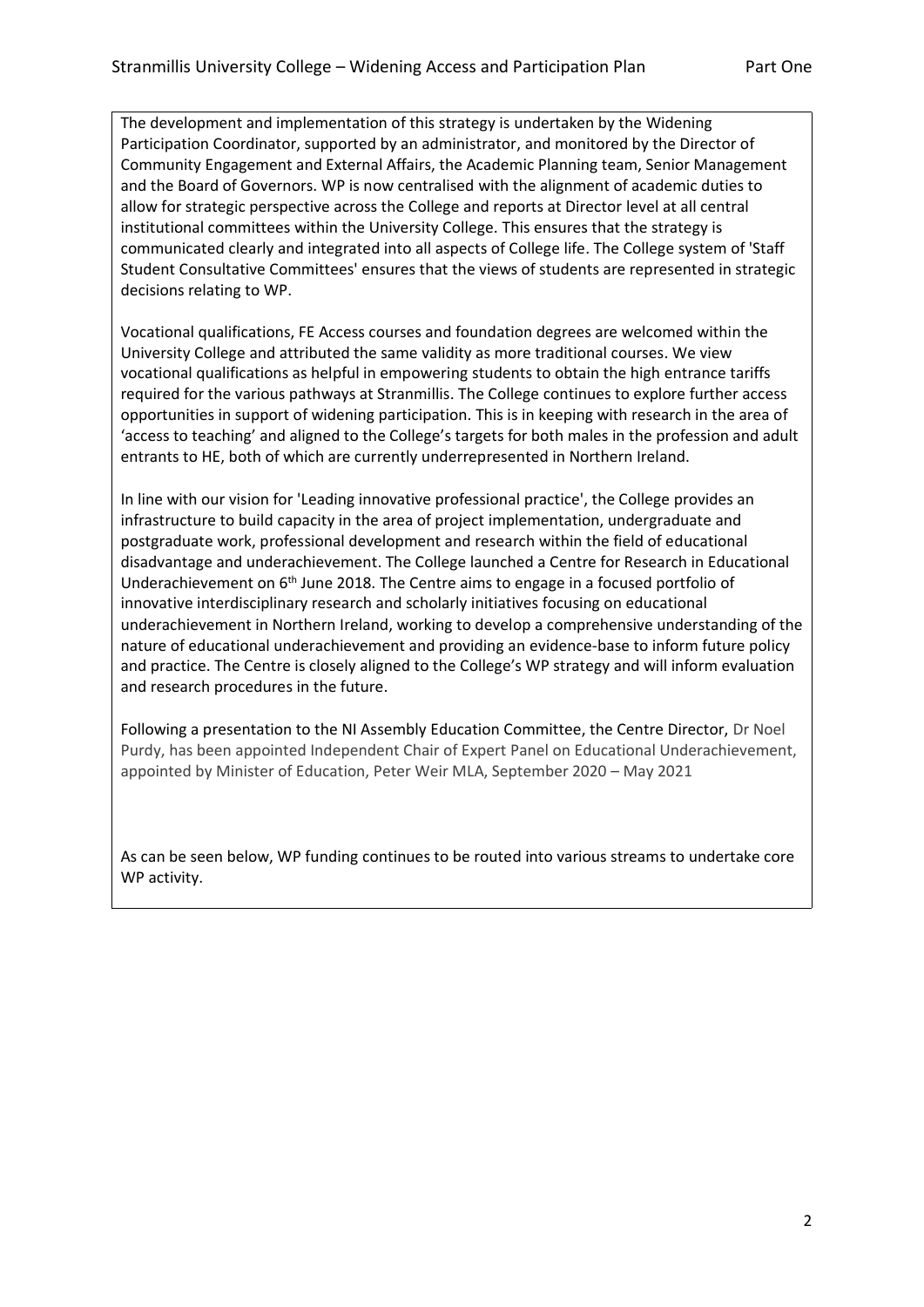

**1.2** What is your view of the success record of your institution in relation to recruitment, retention and progression for Widening Participation students?

As stated by the Department of Economy, 'there is considerable evidence that the earlier that a child is introduced to the concept of higher education the more likely they are to consider participation as a real possibility for themselves' (Access to Success 4.6.5). Stranmillis University College continues to focus on building up the infrastructure for WP provision and exploring the potential that exists through community engagement ('community' includes locality, family and schools).

Taking into consideration the above statement from 'Access to Success' (2012), the College has made significant effort to build up partnerships with local schools and communities in order to target younger learners through our WP programme. Through the WP programme we continue to invest time and energy towards building positive attitudes to education in the early years of schooling for children and parents and creating support throughout the school journey; it is arguably too late in upper secondary level for many individuals to foster these positive attitudes. Programme evaluations of interventions from younger learners do demonstrate these positive attitudes, however one of the pitfalls of this approach is that it can a have a limited short-term impact on our own recruitment. While a primary school pupil may enjoy the programme at Stranmillis, and it may inspire them to work towards Higher Education, it may not translate into a place at the College. However, through this we feel as an institution that we are contributing to the collective regional approach to raising aspiration of the 'Most able - least likely'. The College is fully aware that the introduction of WP funding should not be used to simply fund institutional recruitment but rather to build upon community engagement. In keeping with the official recommendation inherent in the statement that, 'At a more general level, some activities have been criticised as being too focused on recruitment to specific institutions rather than promoting access to HE more widely' (Access to Success 4.6.10), the College vision for WP has both developed with an aspirational objective and an access agreement in the College to allow for multiple qualification routes and pathways to HE awards.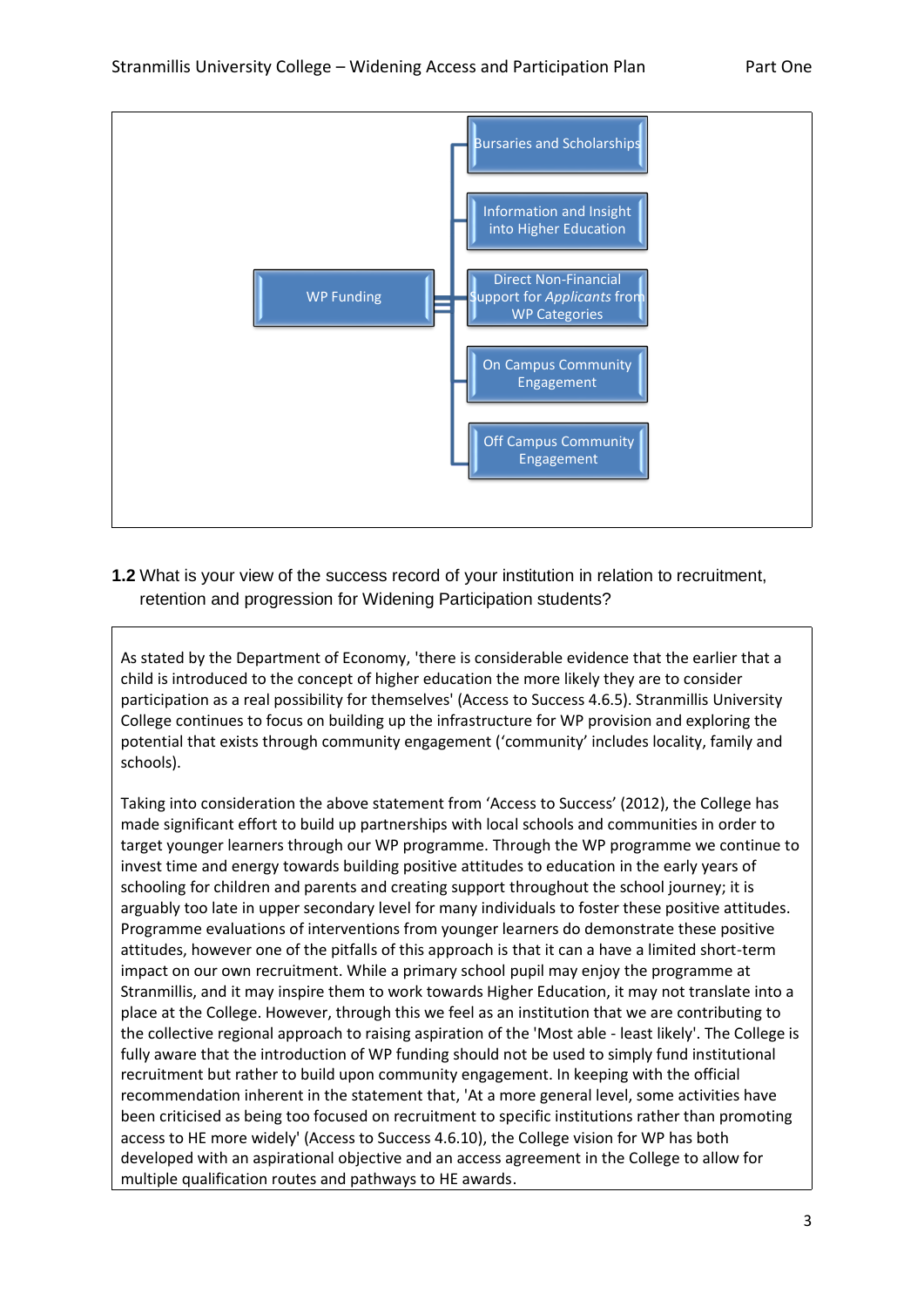Notwithstanding, we continue to believe in the value of producing programmes that target younger learners, as we see on a regular basis how this ongoing input raises their aspirations for the future. Ultimately the successful delivery of the WP strategy requires this type of long-term investment. Nonetheless, we do realise that this investment has a minimal impact in supporting the achievement of recruitment KPIs for our target groups. This is to be expected with the ages and stages of pupils that we work with.

We have continued to implement measures relating directly to recruitment targets such as careers events/talks/campus visits, but the central focus has continued to be on community outreach. New staff are now in place to support our plans for Access and WP to be more closely aligned and we aim in the next cycle to commence progressing the planned realignment of our recruitment and selection processes, or to offer new and additional forms of support for potential applicants who represent our WP target cohort. This is a priority for the next three years.

As a College, we are currently in the process of agreeing revisions to our recruitment/selection process for undergraduate degree programmes in order to enable prospective students from underrepresented backgrounds to have enhanced support during the application process. 'Contextual data can be used as part of a holistic decision-making process when considering applications to HE from an increasingly diverse application pool' (Access to Success 4.5.17).

During 2017-18, we progressed the model adopted for Care Experienced applicants in 2016, and have begun to make better use of our application data to focus on 'individual applicants' (Access to Success 4.5 .16). We have started the process of building the following procedures:

- Identify and note all WP applicants from their UCAS Application.
- Offer and provide 'effective presentations' workshops and interview techniques as preparation for the Stranmillis BEd and BA interview.
- Provide a pre-entry Campus Visit and familiarisation tour to meet key people within the College.
- Provide academic support to WP applicants within their current area of study e.g. post-16 'revision technique' workshops, support with Adult Access course elements.

While some delays were incurred as part of the UCAS system, there is progress emerging in support of new analytics for applications in the future. Our registry department is working very closely with UCAS upgrades to support this plan. This has slowed progress for us at the College.

With the working infrastructure plan in place for WP, we are now in a much better position to consolidate our core WP activity in relation to recruitment, retention and progression for WP students. In pursuing a community approach in outreach, we do see the danger in not meeting targets for some WP groups. We hope that the process above will empower every WP applicant with the confidence and knowledge to secure a place on one of our courses. This process is the preferred option for the College to meet the needs of and provide the most support to WP applicants. At this point we have no plans to engage in Extended Outreach i.e., 'schemes which explicitly link their programmes to clear access routes for disadvantaged students'. For example, on successful completion of a programme, a student may be guaranteed to have their application considered or be offered an interview or, in some cases, be guaranteed the offer of a place at the institution' (Access to Success 4.7.3). While this may work in a large institution, Stranmillis is arguably too small to guarantee access through a bespoke programme and would likely create a sense of disappointment and disincentive to those who were not selected.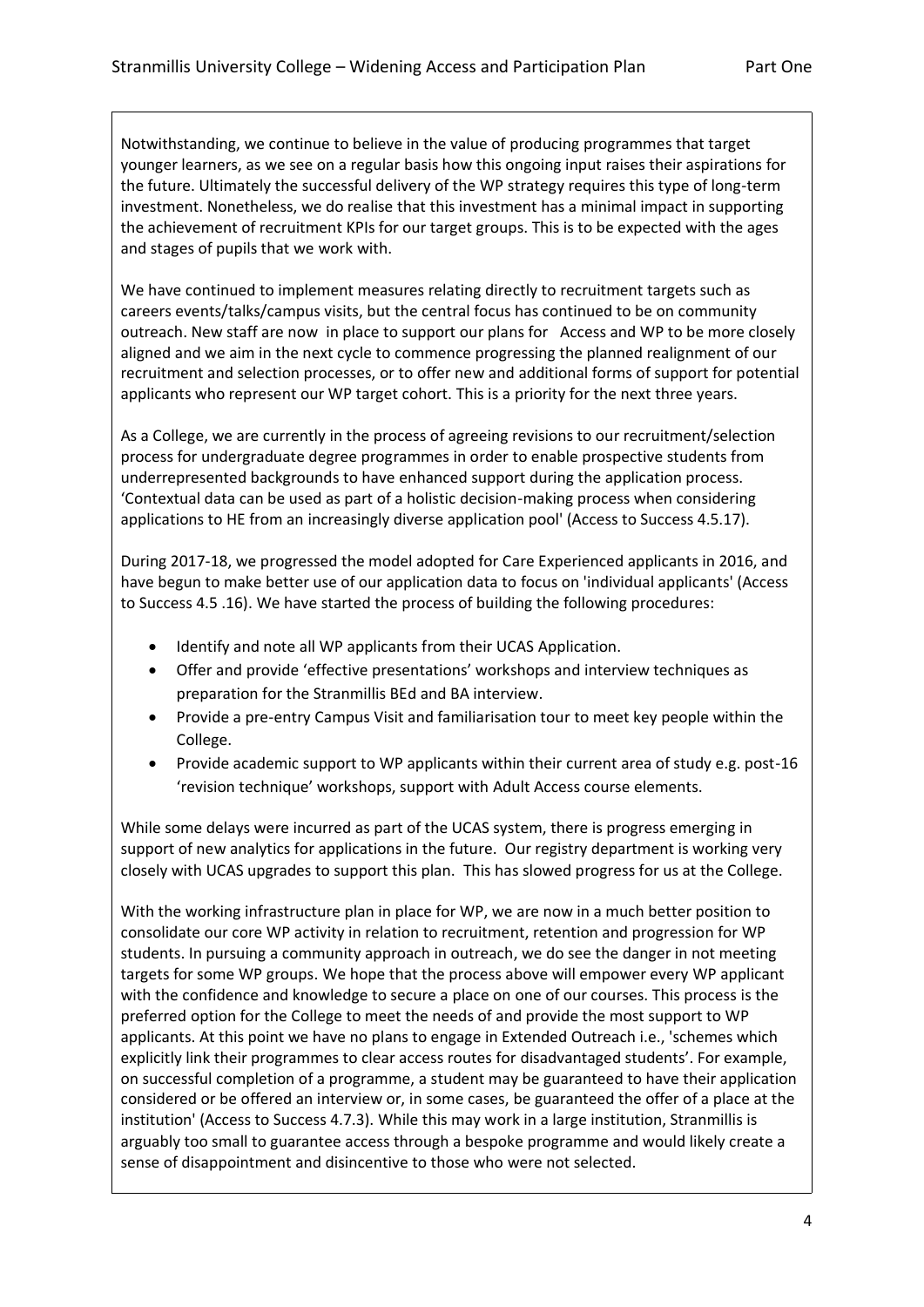## Entry Tariffs

In Access for Success (2.28) the Department predicted 'a rise in the A Level grades and qualifications needed to secure a place at a Northern Ireland HE institution [and that] young people from disadvantaged backgrounds are likely to attain lower grades in their A Levels than their more advantaged peers with similar underlying ability'. The Department also stated that, 'Even with high aspirations, the single most important factor in determining the probability that a person will progress into HE is the strength of the student's qualifications gained in second-level education' (Access to Success 4.6.14). This is an ongoing challenge for Stranmillis which, due to the volume of applications, requires very high entry tariffs for the BEd degree programmes, with the AAB entry or equivalent requirement for BEd primary. There has also been a considerable increased interest in our BA Early Childhood Studies degree which has also created a rise in entry tariffs. This does create difficulty in recruiting students who have faced some form of disadvantage as part of a target. As suggested in paragraph 2.28 of Access to Success, 'young people from disadvantaged backgrounds who do progress beyond GCSE are, unfortunately, also likely to attain lower grades in their A Levels than their more advantaged peers with similar underlying ability. More advantaged students account for a disproportionately high percentage of the top grades at A Level' (4.6.17). It is for this reason that we plan to offer GCSE and post-16 study support to our WP applicants who have received offers.

Through our own outreach activity at careers events, the residual negative and unsubstantiated publicity around recruitment in the teaching profession, in particular, the difficulty in securing a full time teaching position in NI, continues to have a great impact on students from a socially disadvantaged background who have a greater reluctance to take this risk. This viewpoint has been highlighted on several occasions to us through our conversations with Careers Guidance staff. Anecdotal evidence gained at FE careers events continues to highlight that, '[some] talented people from disadvantaged groups [are] making entirely rational decisions to follow a different path in an apprenticeship or other form of training' (Access for Success, 4.6 .2). For prospective students to the College, a career within Education or the Early Years sector may prove attractive, but it cannot compare with cost free options such as Social Work and Nursing. Negative perceptions of the teaching profession have also impacted the recruitment of more males into College for teacher education, particularly those from lower MDM quintiles.

# Student Profile Intelligence

When UCAS applications arrive in College we have made progress seeking to, 'more clearly identify, at individual level, the most disadvantaged students/groups ... to increase understanding of the patterns of application and acceptance, and to direct and focus institutional efforts to support wider participation' (Access to Success, 4.5.10). The staffing issues articulated previously have significantly impacted our plans to gather better internal intelligence in relation to our student intake and how we might best meet increasing recruitment targets based on evidence from a rigorous evaluation of our student intake pattern. This is now in hand under the leadership of the WP coordinator and the Registry Office Manager.

In line with the Department's guidance in Access to Success (4.5.11), we will begin to audit and report, 'a wider range of information on applications as well as admissions', including:

- the number of applications to different courses;
- the offers made to applicants, including subjects and grades required; and
- the number and profile (i.e. WP status) of applicants admitted to each course (Access to Success 4.5.11).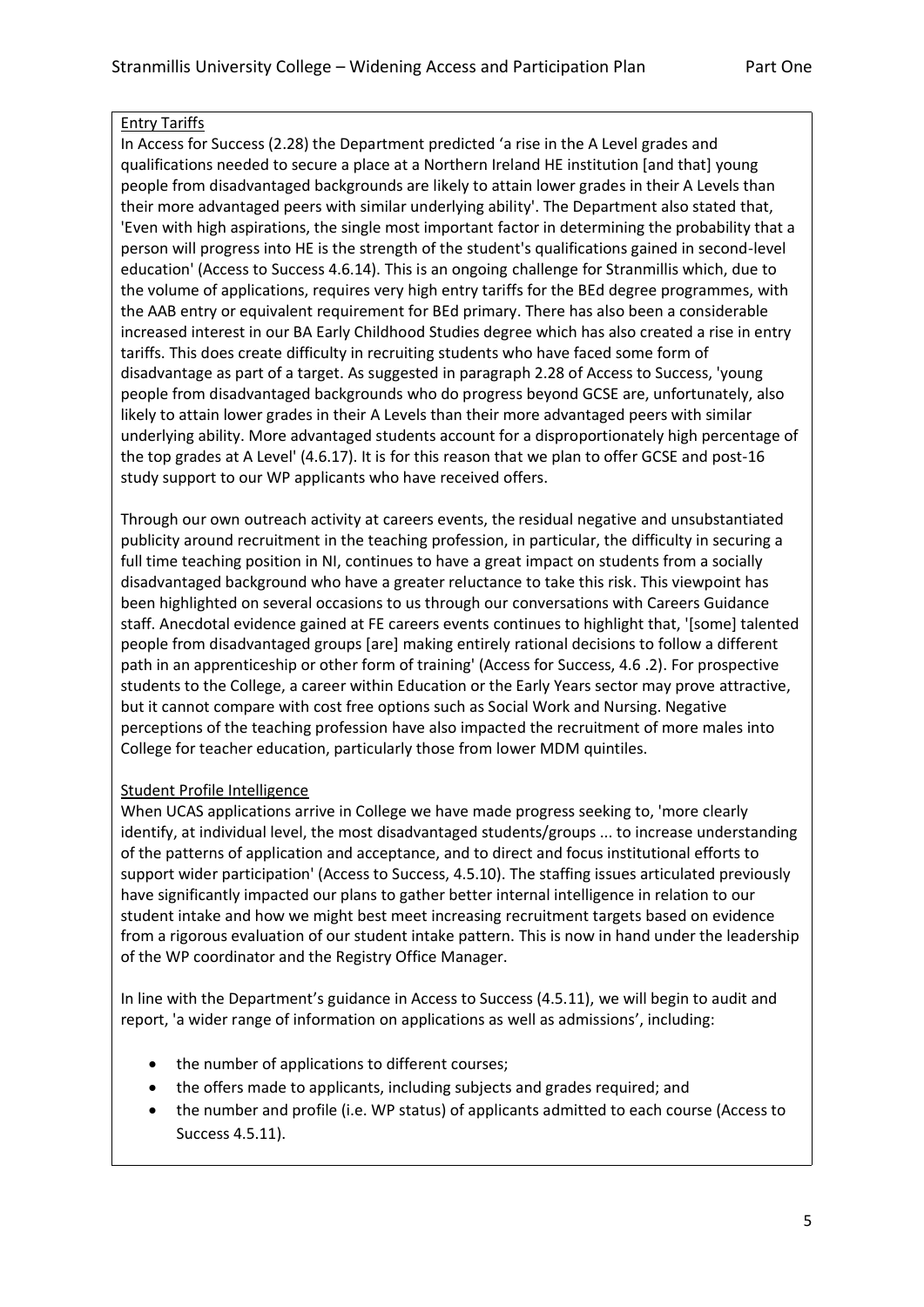Within this audit, we will increase our intelligence gathering to find more appropriate ways to increase our targets for all, but especially students from the lowest MDM quintile communities. In the 18/19 WAPP cycle the above processes will directly support applicants from a WP background to increase their selection chances. This will help to increase our, 'understanding of the patterns of application and acceptance, and to direct and focus institutional efforts to support wider participation' (Access to Success 4.5 .1 2).

### Target Groups

We continue to progress in our 'Care Leavers' target group and our policy in practice in this area is leading to growing disclosures. We have seen much greater interest and evidence of engagement during the past academic year and are hopeful that our outreach work in this area and the support measures in place should result in more 'Care Leavers' enrolled within the University College. Regarding the recruitment of mature students, targeted interventions prior to 2013 led to a rise in entrants, however, since then we have not engaged in the previous level of pre-entry support for mature students and numbers have not risen any further. This is something that is now being addressed through more direct targeting as in pre-2013. We remain committed to raising awareness to all members of the disabled community. We are progressing work in this area both in terms of our website for communication support and the dissemination of our approach to mentoring and supporting learners who come to Stranmillis. There is no evidence that disability hinders applications and we continue committed to consulting the relevant sector to widening opportunities yet further in the future.

### Males into Higher Education

We initially offered scholarships for males (2015) and have now progressed to a more cohesive approach to support male transition where it is appropriate to do so. It is worth noting in 2018/19, 215 males made up 30% of our population of under 25 learners. In addition, we aim to further target male entrants through the advancement of FE college engagement and the opening up of access course pathways across the College's course profile. This outreach effort includes project work to target underachievement for younger entrants and to address level 3 deficit qualifications for mature learners through access courses and/or other qualification routes being further opened up. Contact was made with the DfE to support this. There is a feeling that for WP needs, an access provision may make outreach and HE targets for level 3 more viable particular for under-represented groups.

#### Retention

The College remains in the top ten UK institutions for retention rates. Student attendance is recorded and tracked in support of attainment and also continues to be closely monitored during professional placements that are at the core of our degree programmes. Undergraduate retention is supported by active monitoring and follow up by Advisers of Studies, Personal Tutors and programme teams. In a small institution such as Stranmillis University College it is difficult for a student to simply 'slip through the net' unnoticed. The Student Support and Wellbeing Strategy is linked to student retention within the College. In order to ensure that learners are not unnecessarily penalised academically due to disadvantage factors, our protocols clearly stipulate that Advisers of Studies are provided with information in relation to WP students. This ensures that advice given and measures put in place take account of the specific needs of the student. The University College also has a long-established Students' Union which provides additional support for the student body.

Cause for concern in patterns of attendance, where they arise, are highlighted during Subject Board meetings. Students who are classified as WP are listed on a 'Programme' spread sheet for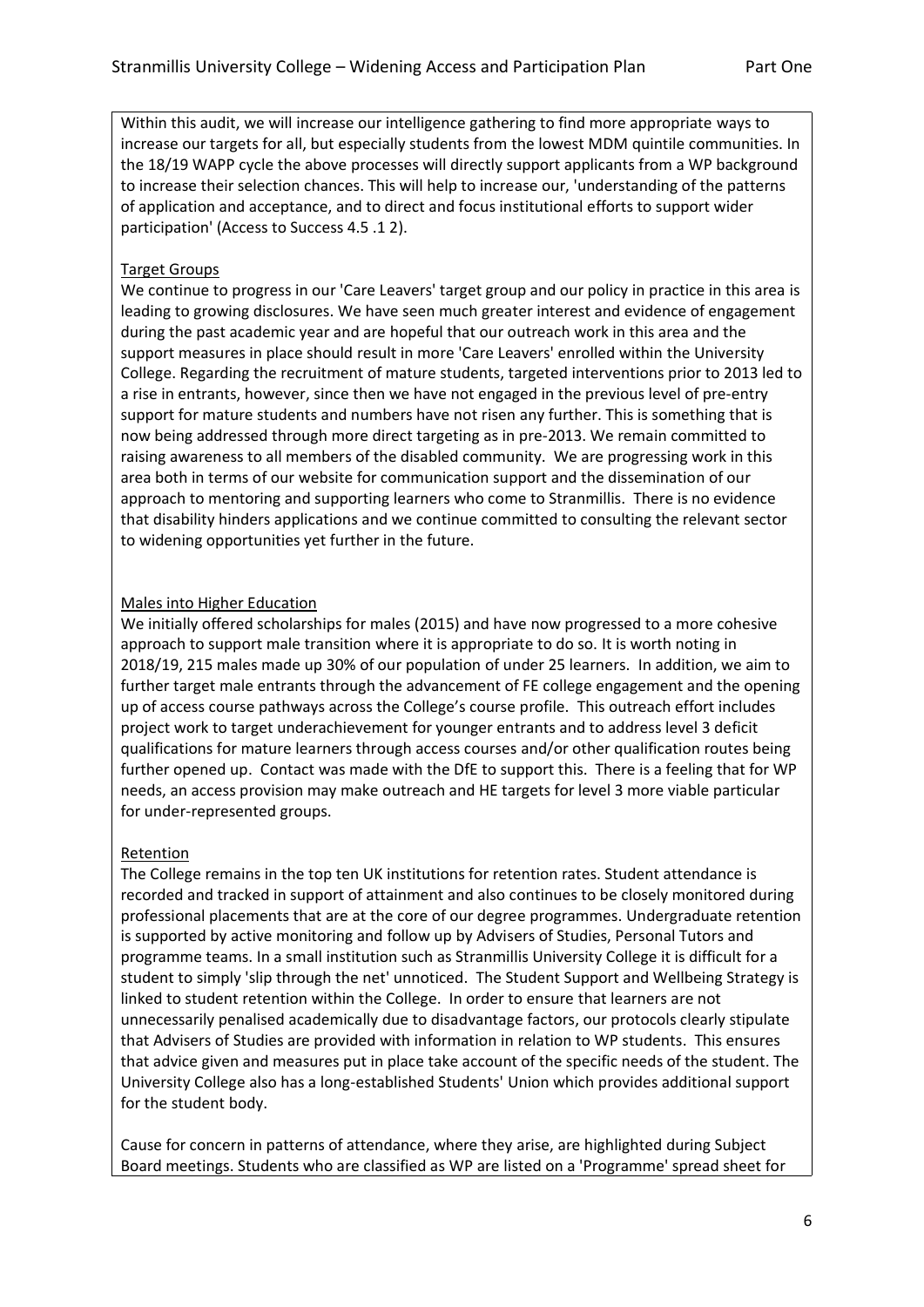each year group. This is checked against attendance at the end of each module and shared with the Programme Chair and Adviser of Studies. The aim is to determine if the factor of disadvantage has had any impact on attendance and how this relates to support and sanctions. The information is then collated to illustrate trends and patterns and assist with the development and enhancement of support measures.

## Gap Analysis

Current WP activity has highlighted success and areas for improvement. To enhance our provision in relation to recruitment, retention and progression of Stranmillis WP students we plan to:

- Establish clearer metrics of our current student profile.
- Identify the geographical areas in which our WP applicants live.
- Track WP student entry into employment and use the alumni information for WP publicity.
- Offer WP students the opportunity to become registered WP Ambassadors and offer attractive 'Degree Enhancement' opportunities for such activities.
- Offer more robust evaluation of our recruitment and retention measures for WP students and provide such students with an opportunity to formally feedback the student experience and voice.
- Contribute to targeted recruitment involving WP Student Ambassadors.
- Further engage existing and alternative qualifying organisations including non-selective schools and colleges of FE to understand WP opportunities for all students at level 3.

# **1.3** Please outline the Widening Participation aims, objectives and targets for the next 3 years for your institution.

*You will need to provide details on key target groups within Access to Success, anticipated expenditure and the measures of success – your response should include a description of your approach to targeting, as well as the areas targeted for improvement over the next 3 years. You may wish to add to the projection tables below to report on your own institution's specified target groups if not already included in Access to Success.*

## Stranmillis WP aims are:

- To recruit, sustain and support students from the widest possible range of educational, social and cultural backgrounds. (This requires setting Widening Participation strategic goals in line with the Department for Employment & Learning Access to Success document, 2012).
- To develop further and enhance partnerships for all degree pathways with external institutions, organisations and professional groups.
- To develop further and enhance the University College's community-based links and activities.

Stranmillis University College has two strategic WP Objectives to implement that underpin its framework: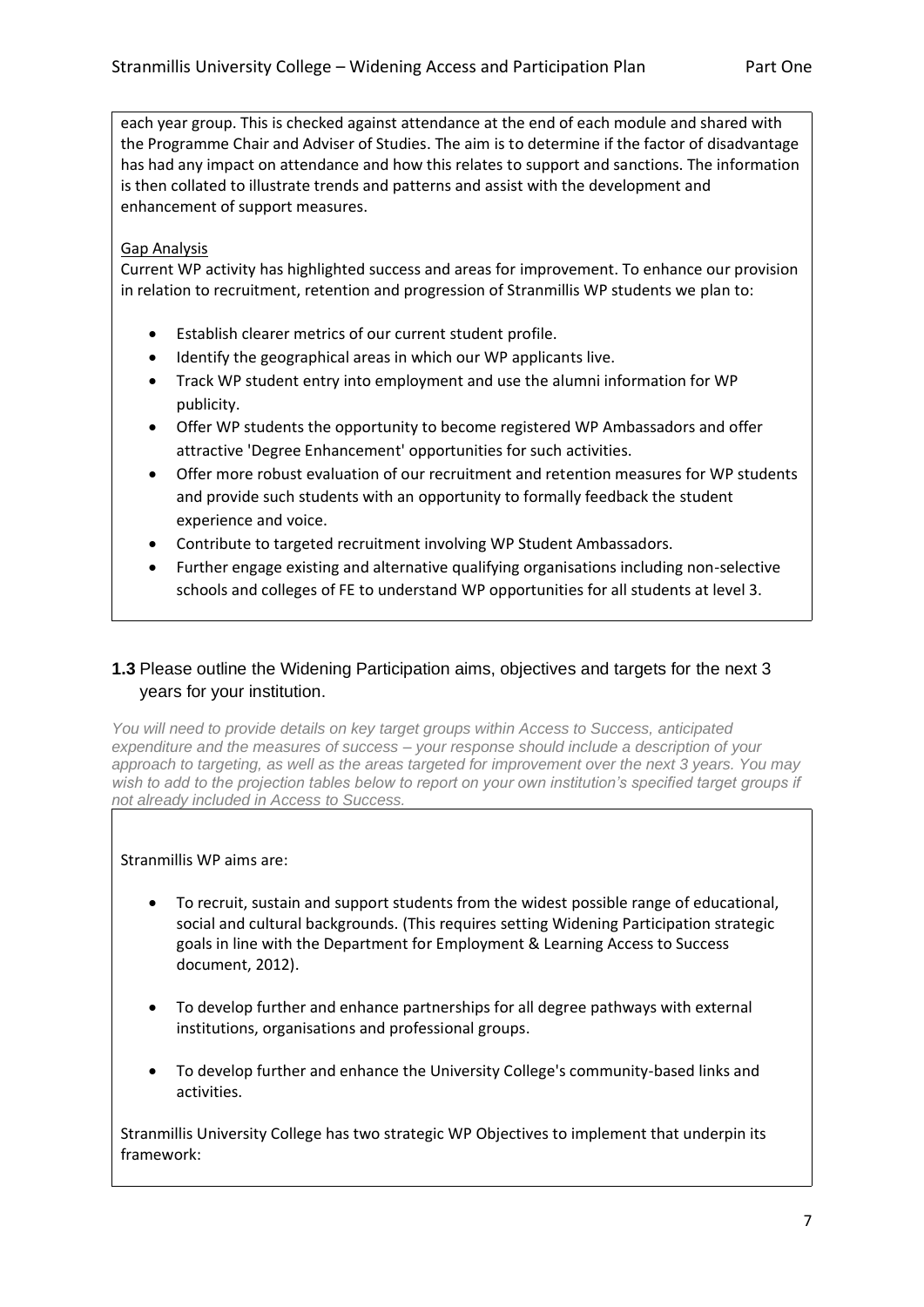Strategic Objective 1: Aspiration and Access - all forms of Widening Participation activity provided up to the point of student application for Stranmillis. It involves:

- The raising of educational aspirations amongst underrepresented groups through experiences of higher education and future career/educational options.
- Direct support for underrepresented groups through 'on campus' master classes or 'in community' student mentoring/coaching in relation to the current curriculum participants are engaged in.
- The development of admissions procedures to encourage WP.
- The further development of pre-entry support for targeted students e.g. ITE/ECS interview guidance and pre-application practical experience.

Strategic Objective 2: Entry, Retention and Employability - support at the point of student application to Stranmillis through to graduation and beyond:

- The delivery of co-ordinated processes to ensure a successful induction into higher education.
- A positive and effective induction to the University College and the course of study including ready access to sources of academic, pastoral and financial support.
- The monitoring of student progress and maintenance of a supportive personal and academic environment.
- A structured pathway to employment, including opportunities for careers guidance additional role modelling and volunteering.

We will work in partnership with corporate and academic teams, partner schools/key stakeholders to plan and design, organise, host/implement and evaluate outcomes for the agreed series of interventions required to achieve the targets for:

Target 1- Attracting students from under-represented groups, in particular:

Students representative of lower MDM Quintiles (1&2), Disabled Learners Care experienced young people.

Target 2 - Mature Learners

This is mainly part time intakes at SUC. Currently the BA part time and the PGCE are the only programmes with a part-time matriculation.

Target 3 - Males into HE and the Profession

# **1.3 (a) TARGETS**

You will note that the tables numbered (i) to (vi) below have been pre populated with your institution's average enrolment for the last 3 years. You are now required to insert numerical targets for each of the groups identified across the **3 years 2021/22 – 2023/24**. These groups are regarded as being underrepresented in Access to Success.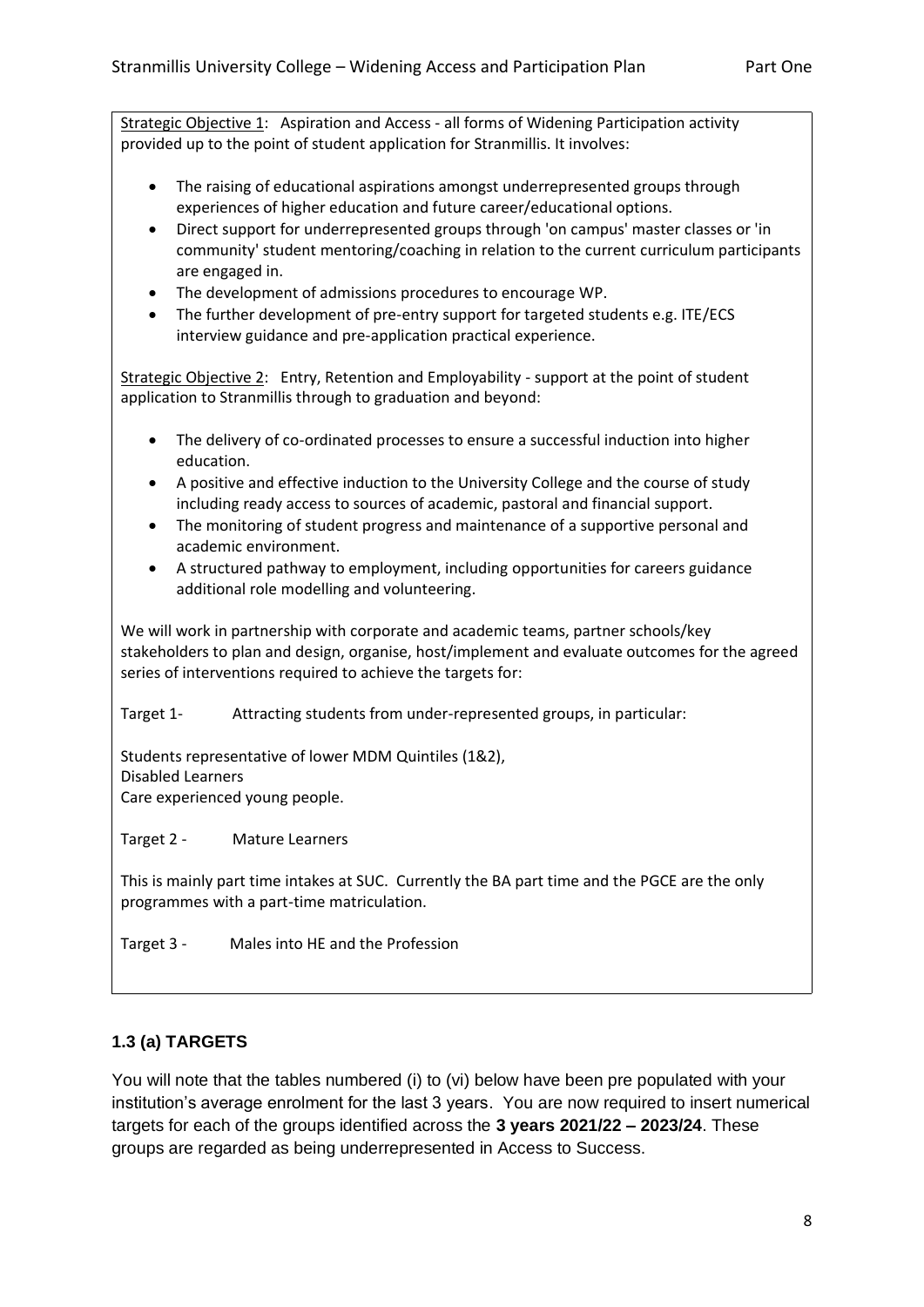# (i) Group: **MDM Quintile 1** Outcome: **To increase participation of those from NI MDM Q1**

| <b>AVERAGE</b><br>(based on 3<br>years 2016-<br>2019) | <b>Targets/Outcome</b>              |         |         |         |
|-------------------------------------------------------|-------------------------------------|---------|---------|---------|
| 3 Year<br>Average                                     |                                     | 2021/22 | 2022/23 | 2023/24 |
| 89                                                    | <b>NUMBER OF</b><br><b>STUDENTS</b> | 89      | 90      | 91      |

# (ii) Group: **Students with a Disability** Outcome: **To increase the number of students who declare a disability**

2019)

|       | <b>AVERAGE</b><br>(based on 3<br>years 2016-<br>2019)         | <b>Targets/Outcome</b>              |         |         |         |
|-------|---------------------------------------------------------------|-------------------------------------|---------|---------|---------|
|       | 3 Year<br>Average                                             |                                     | 2021/22 | 2022/23 | 2023/24 |
|       |                                                               | <b>NUMBER OF</b><br><b>STUDENTS</b> | 82      | 83      | 84      |
|       | 82                                                            |                                     |         |         |         |
| (iii) |                                                               | Group: Students with a Disability   |         |         |         |
|       | Outcome: To increase the number of students in receipt of DSA |                                     |         |         |         |
|       | <b>AVERAGE</b><br>(based on 3<br>years 2016-                  | <b>Targets/Outcome</b>              |         |         |         |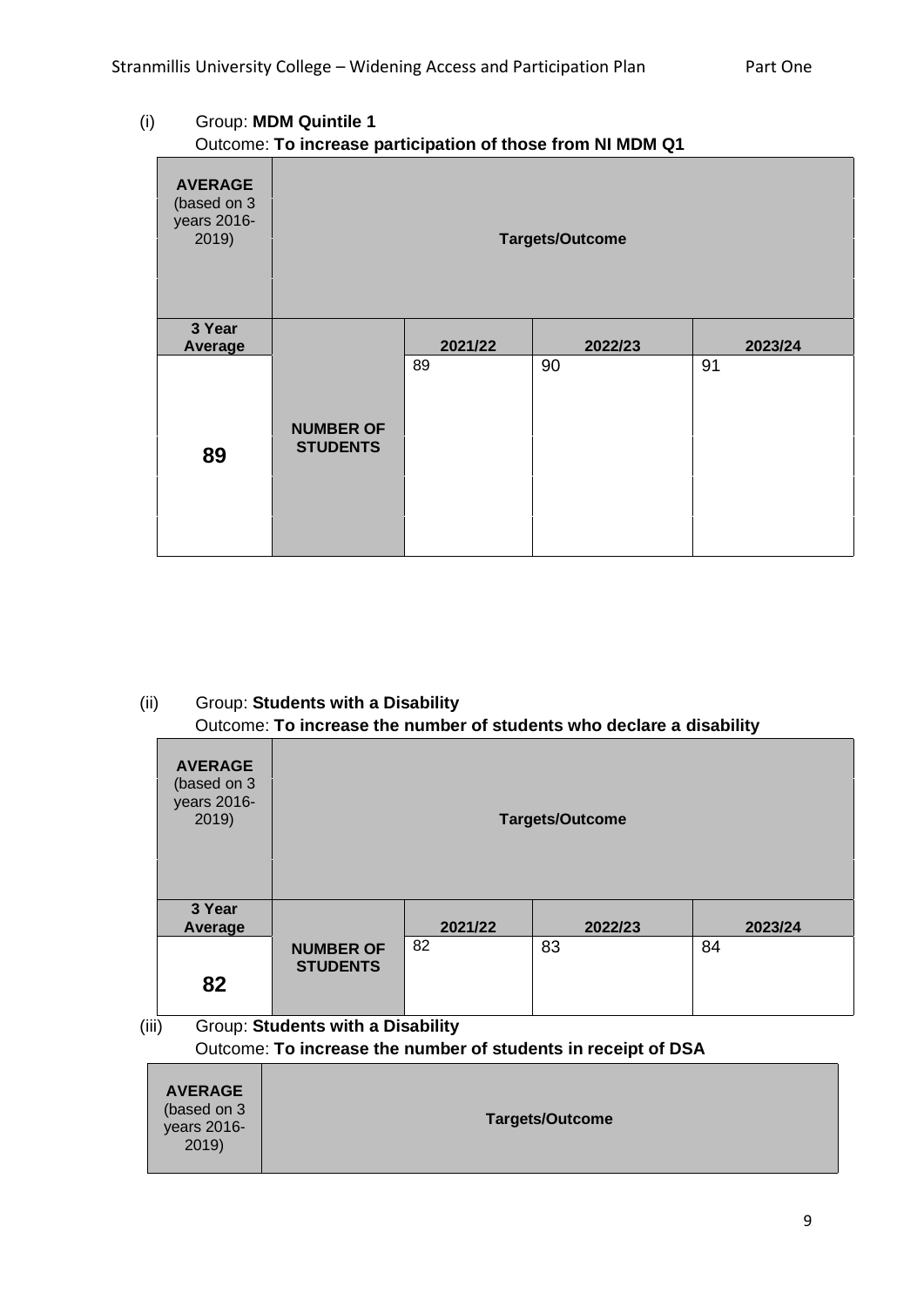| 3 Year<br>Average | <b>NUMBER OF</b> | 2021/22 | 2022/23 | 2023/24 |
|-------------------|------------------|---------|---------|---------|
| 46                | <b>STUDENTS</b>  | 46      | 47      | 48      |

## (iv) Group: **Young Males from Quintile 1** Outcome: **To increase participation of young males from NI MDM Quintile 1**

| <b>AVERAGE</b><br>(based on 3<br>years 2016-<br>2019) |                  |         | <b>Targets/Outcome</b> |         |
|-------------------------------------------------------|------------------|---------|------------------------|---------|
| 3 Year<br>Average                                     | <b>NUMBER OF</b> | 2021/22 | 2022/23                | 2023/24 |
| 10                                                    | <b>STUDENTS</b>  | 11      | 12                     | 13      |

(v) Group: **Adult Learners**

# Outcome: **To increase the number of adult learners participating in HE**

| <b>AVERAGE</b><br>(based on 3<br>years 2016-<br>2019) | <b>Targets/Outcome</b>                                                         |         |         |         |  |
|-------------------------------------------------------|--------------------------------------------------------------------------------|---------|---------|---------|--|
| 3 Year<br>Average                                     | <b>NUMBER OF</b>                                                               | 2021/22 | 2022/23 | 2023/24 |  |
| 134                                                   | 134<br>134<br>134<br><b>STUDENTS</b>                                           |         |         |         |  |
|                                                       | As HESA data is largely incomplete for the following area, the figure that you |         |         |         |  |

provided in a previous WAPP for 2016/17 has been inserted as a base line.

## (vi) Group**: Number of Care Experienced enrolments** Outcome: **To increase the number of enrolments for those from a care background**

| <b>BASE YEAR</b> |                        |         |         |         |  |
|------------------|------------------------|---------|---------|---------|--|
| 2016-2017        |                        |         |         |         |  |
|                  | <b>Targets/Outcome</b> |         |         |         |  |
|                  |                        |         |         |         |  |
|                  |                        | 2021/22 | 2022/23 | 2023/24 |  |
| 3                | <b>Number</b>          | 3       | 3       | 3       |  |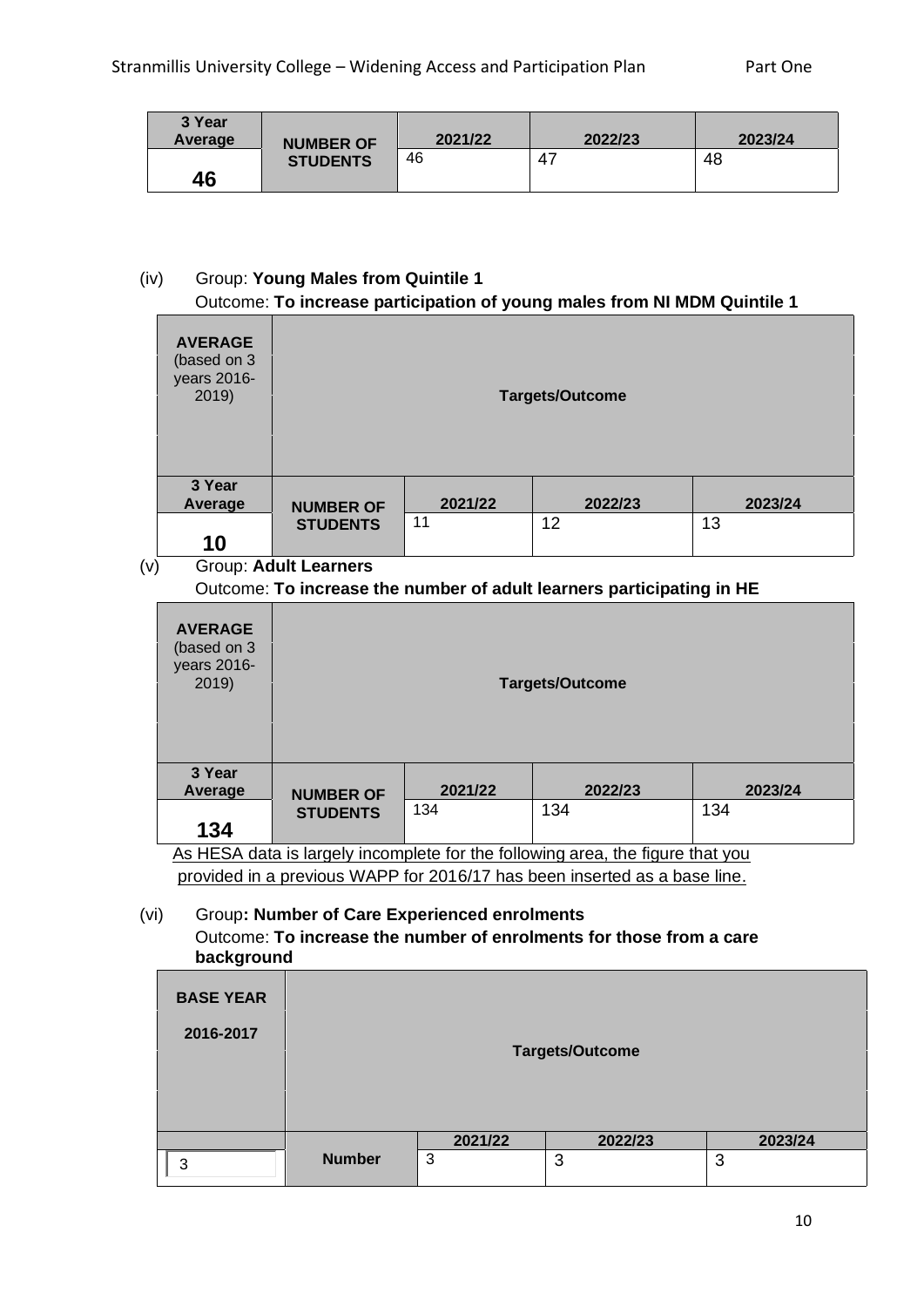**1.3(b) The** following tables have been provided for you to now insert any other **'specific'** institutional targets. These may be different to those groups identified in 1.3(a) or may relate to targets other than enrolments. In all cases you will need to identify the group and highlight what the target outcome will be e.g. outreach, retention etc.

| luurile. |  |  |
|----------|--|--|

| Group:                                                                           |               |         |                        |         |
|----------------------------------------------------------------------------------|---------------|---------|------------------------|---------|
| Outcome:                                                                         |               |         |                        |         |
|                                                                                  |               |         |                        |         |
| <b>Baseline</b><br>(statistical or %<br>participation<br>last year<br>monitored) |               |         | <b>Targets/Outcome</b> |         |
|                                                                                  |               | 2021/22 | 2022/23                | 2023/24 |
|                                                                                  |               |         |                        |         |
|                                                                                  | <b>Number</b> |         |                        |         |
|                                                                                  |               |         |                        |         |
|                                                                                  | Percentage    |         |                        |         |
| Group:                                                                           |               |         |                        |         |
|                                                                                  |               |         |                        |         |
| Outcome:                                                                         |               |         |                        |         |

(ii)

(i)

| <b>Baseline</b><br>(statistical or %<br>participation<br>last year<br>monitored) | <b>Targets/Outcome</b> |         |         |         |  |
|----------------------------------------------------------------------------------|------------------------|---------|---------|---------|--|
|                                                                                  |                        | 2021/22 | 2022/23 | 2023/24 |  |
|                                                                                  | <b>Number</b>          |         |         |         |  |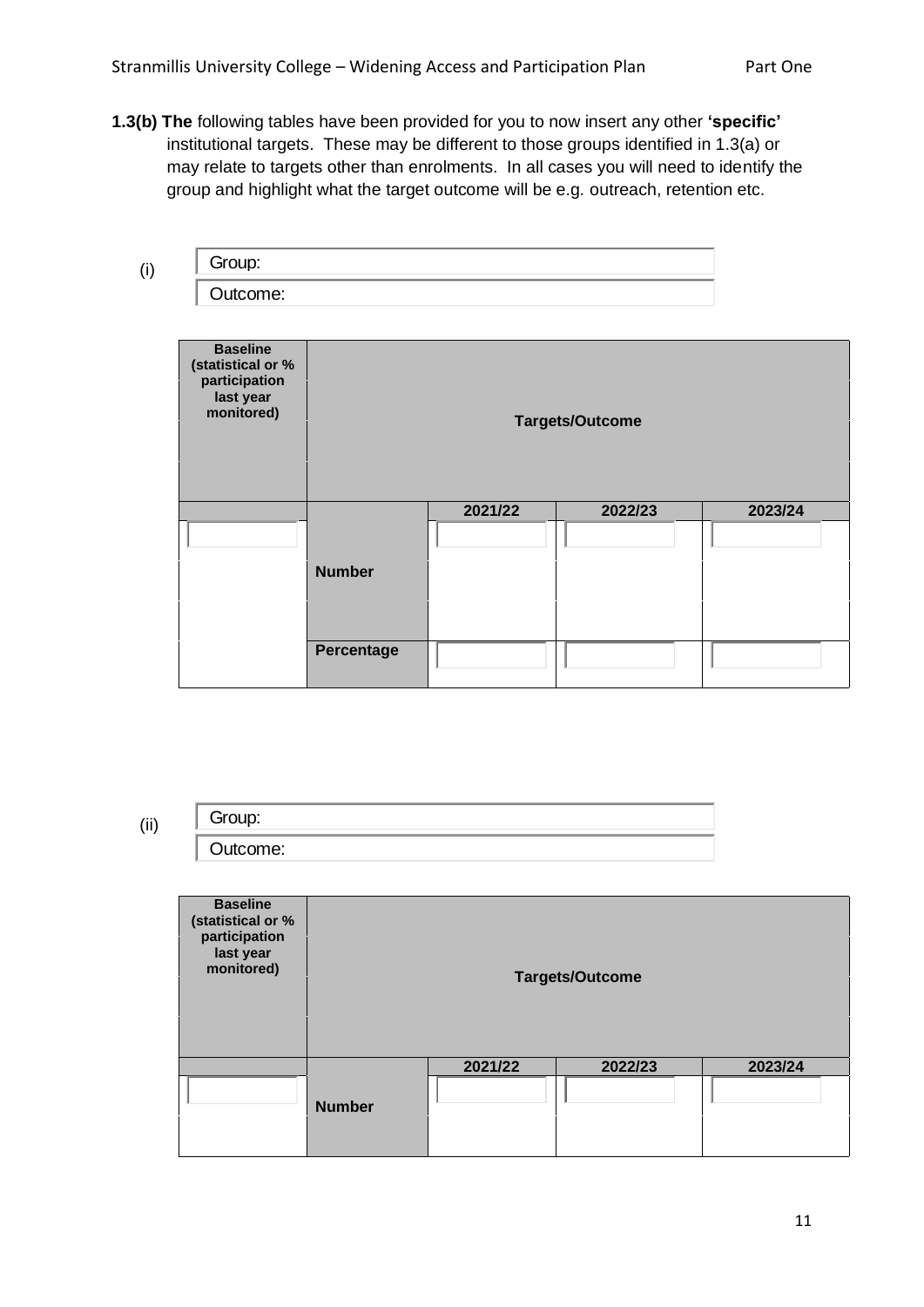| Percentage |  |  |
|------------|--|--|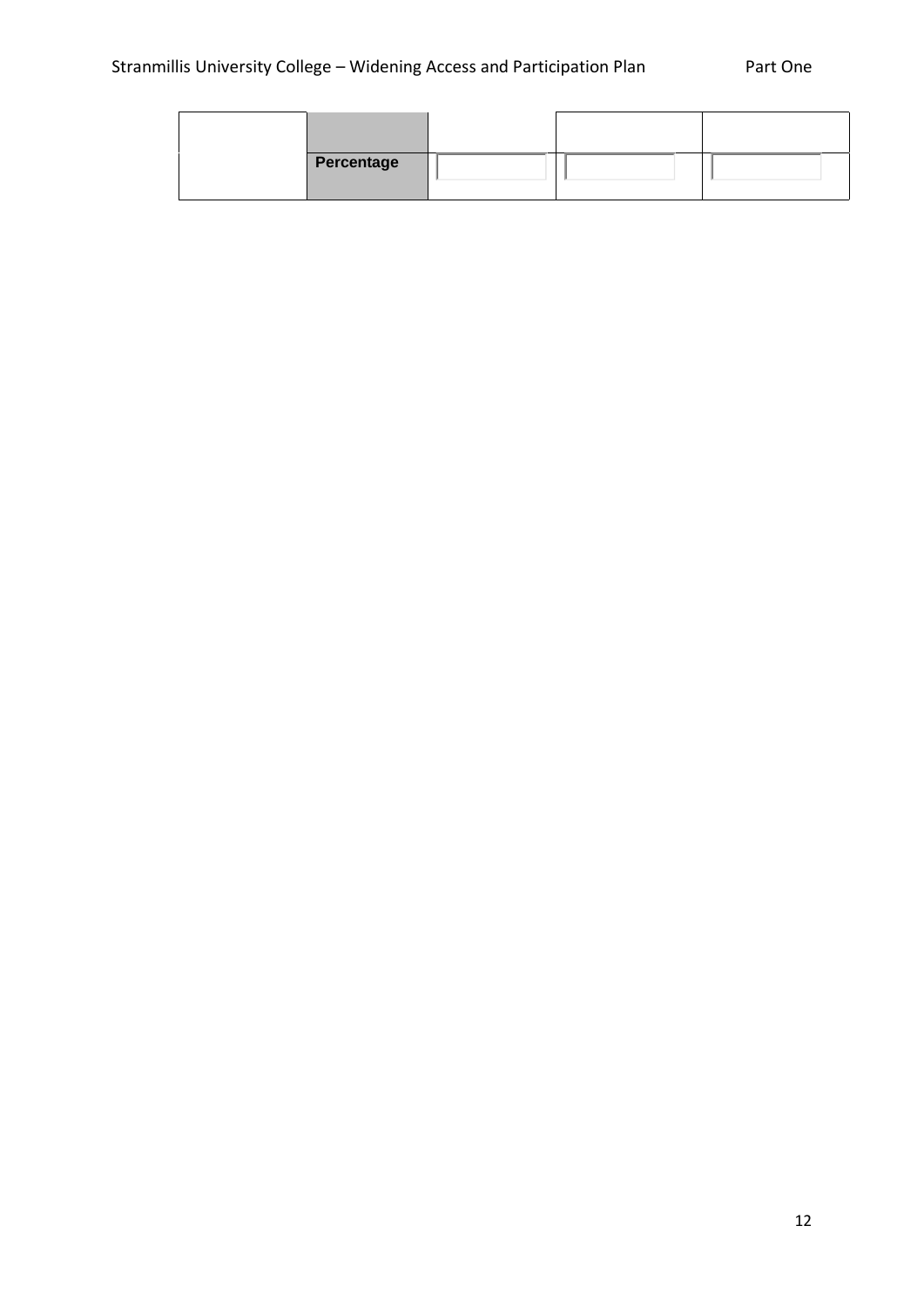(iii)

Group:<br>Outcome:

| <b>Baseline</b><br>(statistical or %<br>participation<br>last year<br>monitored) | <b>Targets/Outcome</b> |         |         |         |  |
|----------------------------------------------------------------------------------|------------------------|---------|---------|---------|--|
|                                                                                  |                        | 2021/22 | 2022/23 | 2023/24 |  |
|                                                                                  | <b>Number</b>          |         |         |         |  |
|                                                                                  | Percentage             |         |         |         |  |

Please now outline the estimated 'direct' expenditure required to meet the identified objectives in the table below. You may wish to refer to Part 2 of the guidance notes in "How to Complete your Widening Access and Participation Plan" for a definition of direct spend. Whilst we appreciate that figures for later years are only indicative we do require estimations inserted in each of the categories.

| <b>Activity</b>          | <b>Estimated Spend</b><br>2021/22<br>(E) | <b>Estimated Spend</b><br>2022/23<br>(E) | <b>Estimated Spend</b><br>2023/24<br>(E) |
|--------------------------|------------------------------------------|------------------------------------------|------------------------------------------|
| <b>Bursaries</b>         | 98400                                    | 98800                                    | 98800                                    |
| Scholarships             | $\Omega$                                 | $\Omega$                                 | $\Omega$                                 |
| Other financial Support  | 23463                                    | 23463                                    | 23463                                    |
| Outreach, Access, MiHE   | 123811.33                                | 123811.33                                | 123811.33                                |
| Retention                | 24829.60                                 | 24829.60                                 | 24829.60                                 |
| <b>Research Activity</b> | 43249.25                                 | 43249.25                                 | 43249.25                                 |
| Staffing/ Administration | 1530                                     | 1560.60                                  | 1591.81                                  |
| <b>TOTAL</b>             | 315283.18                                | 315,713.78                               | 315,744.99                               |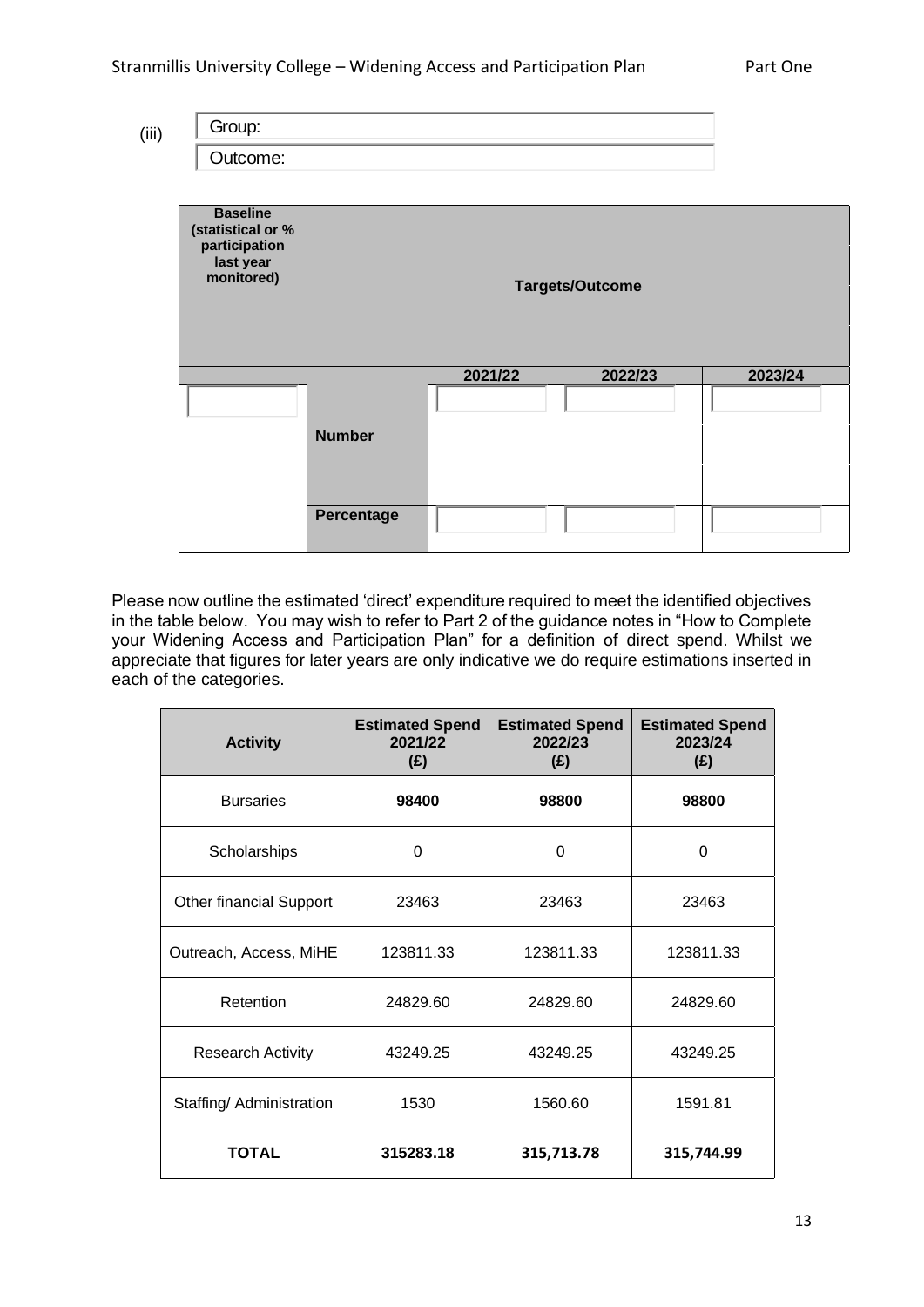**1.4** List below the key programmes/projects financed from additional student fees that will contribute towards your institution's performance.

(Please refer to the appropriate section of the guidance notes before completing.)

The University College will work in partnership with a variety of corporate and academic teams, partners in schools and key stakeholders to organise, host and evaluate outcomes for the agreed events required to achieve the WAPP targets for:

**Target 1** - Attracting students from under-represented groups, in particular:

Students representative of lower MDM Quintiles (1&2), Disabled learners, Care experienced young people.

#### **Target 2** – Mature Learners

Meeting the wider needs of adult returners is a priority target for the College, aligned the 'Access to Success 4.6.3' strategy and governments goals to address the deficit in level 3 and 4 and above qualification routes in NI.

### **Target 3 -** Males into HE

We fully agree that, 'The key to generating more qualified applicants for HE, from the widest possible range of social and educational backgrounds, is to raise awareness of the potential for higher education to improve one's career prospects, earnings potential and quality of life 'Access to Success 4.6.3). We will therefore work with a number of partners and stakeholders to achieve the objectives below:

**WP Strategic Objective 1**: Aspiration and Access – all forms of Widening Participation activity provided up to the point of student application for Stranmillis through:

- Raising educational aspirations amongst under-represented groups through exposure into higher education and future career/educational options.
- Direct support for underrepresented groups through 'on campus' master classes or 'in community' student mentoring/coaching in relation to the current curriculum participants are engaged in.
- Further development of pre-entry support for targeted students e.g. ITE interview guidance and pre-application work-based/classroom experience.

**WP Strategic Objective 2**: Entry, Retention and Employability – support at the point of student application to Stranmillis through to graduation by:

• Delivering co-ordinated and planned processes to ensure a successful induction into higher education.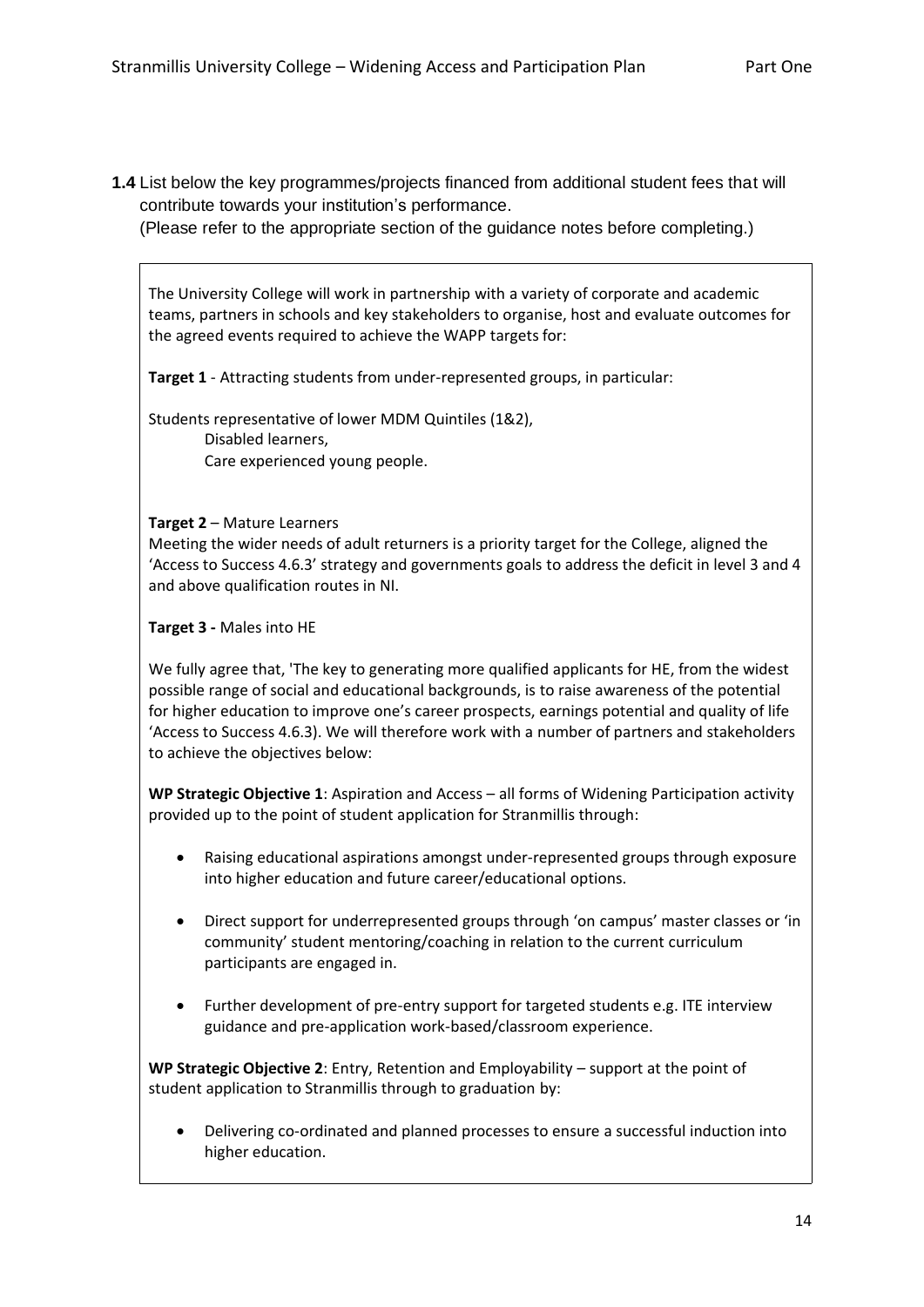- Creating a welcoming and effective induction to the University College and the course of study including ready access to sources of academic, pastoral and financial support.
- Monitoring student progress and maintenance of a supportive personal and academic environment.
- Structuring a distinct pathway to employment, including opportunities for careers guidance additional role modelling and volunteering.

For 2023-24 Stranmillis University College will offer 5 Key Programmes:

- Access@Stran
- Males@Stran
- Outreach@Stran
- Retention and Induction
- Research into Underachievement and Support Needs

### **Access@Stran**

This is a priority project to develop a targeted entry route for those from harder to reach areas in our community in NI, focusing on Foundation Degree and Access Courses.

Work will involve:

- 1. Roadshows across FE Colleges in NI targeted to key areas of subject or WP KPI related needs
- 2. Support workshops for both role modelling and mentorship in support of HE study for those targeted within the Stranmillis Access Agreement or linked to WP KPIs
- 3. Support schools at Stranmillis to address needs and/or underachievement goals.

#### **Males@ Stran**

## **MiHE Males into Higher Education**

Promotion and development of the MiHE including Teaching as a Career and Higher Education for personal development more generally.

Dedicated briefing seminars, including Open Day Presentation.

## **Outreach@Stran**

- **i. 'Look @ Stran'**
- Promotions/Info material.
- Dedicated WP Target 1&2 Information Sources.
- Campus visits for our WP Target to find out more about Stranmillis e.g. Foundation Degree Students.

This project will also include dedicated information events for potential Mature Student applicants. These will take the form of 'Open Evenings' on campus and 'Working Lunches' within FE Colleges.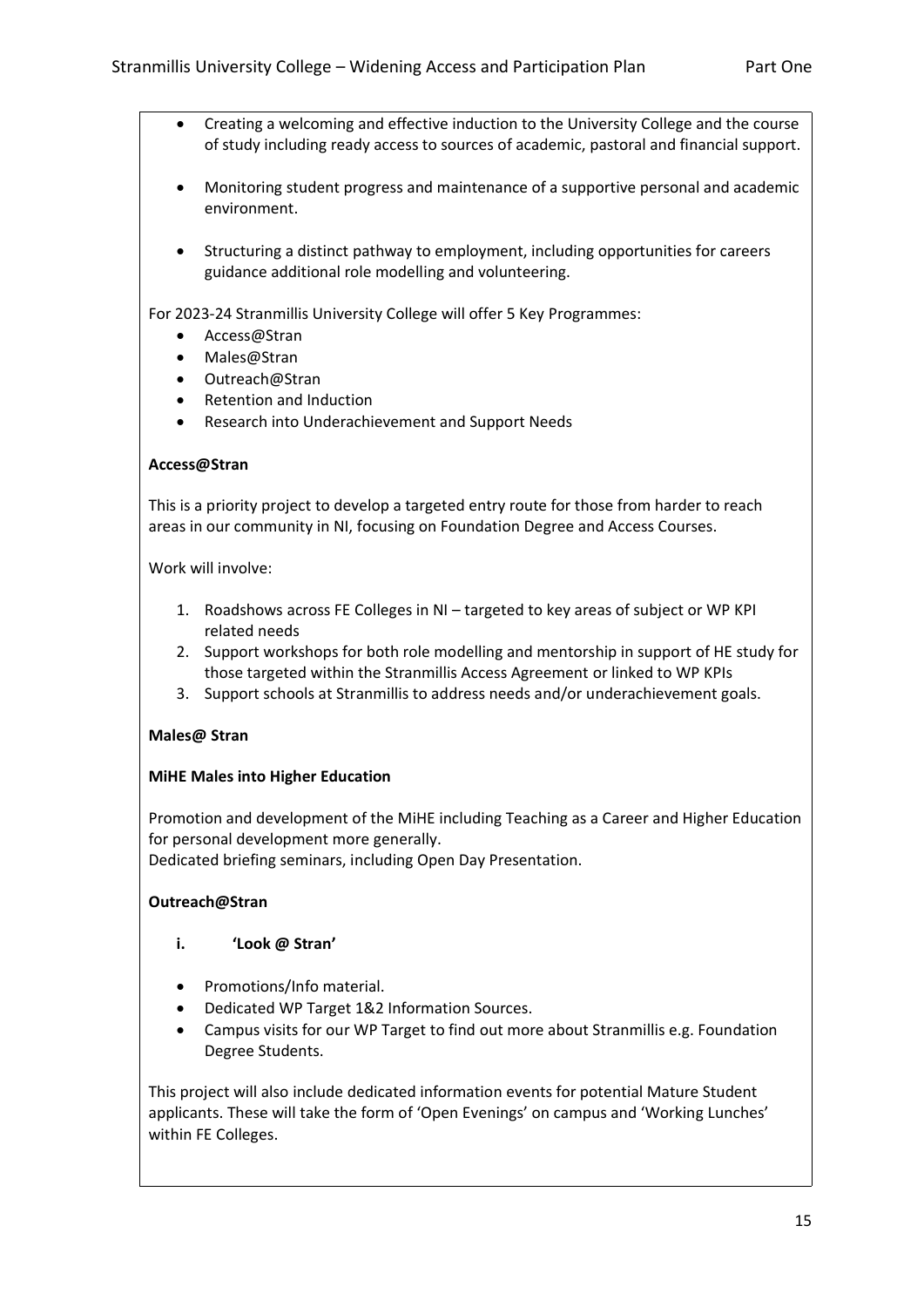# **ii. 'Stran Local – in Your Community'**

This project covers activities in which Stranmillis students work with groups in the community. Typically this involves providing student volunteer support for one to one interactions with underachieving children or whole class activities designed to boost confidence and a love for learning. In this project Stranmillis does not organize the activity, just the student participation and award of Degree Enhancement.

# **iii. 'Support Your BEd Application'**

Direct support for WP applicants to the BEd degree in Stranmillis

Identify and note all WP BEd applicants from their UCAS Application. Estimated approximately 150 applicants.

For WP applicants invited to interview offer and provide training sessions on confidence building, delivering a good presentation and interview techniques. 3 Half Day sessions with approximately 20 potential students in attendance.

Provide a pre-entry Campus Visit and familiarisation tour for applicants who receive offers to meet key people within the College, to be hosted in June 2021 (Covid dependent). Twilight sessions involving key staff from BEd degree programmes and students.

The College will continue to network with key stakeholders across Care, Disability and adult providers such as Fostering NI and regional Colleges to offer support and guidance for preentry applications. This is currently managed by the registry and advice and guidance support team at the College. WP will also be involved where there is a mentoring need for any applicant.

# **iv. 'UpGrade U'**

This will be our main campus based activity. 'UpGrade U', selected schools will participate in regular 'on campus' activity. Each school will attend at 4-6 full day events during each Key (12 days for Primary and 3 for Post-Primary) days will be spread over the 3 years of each Stage and will normally consist of 12 per academic year.

# WP Ambassadors and Alumni

As part of University College Degree Enhancement Policy, the University College will begin to recruit 20 voluntary WP Ambassadors whose role will involve:

- Hosting School and FE visits to the University College Campus, particularly targeting Access courses and Males into HE.
- Assisting in the management of 'On Campus @Stran' community engagement events
- Participating in internal and external careers events and delivering careers progression talks in schools/FE
- Assisting with Careers Guidance interviews for WP applicants undertaking any of our degree programmes. It is planned that this may include in the future the College alumni utilising intergenerational learning opportunities across the College family.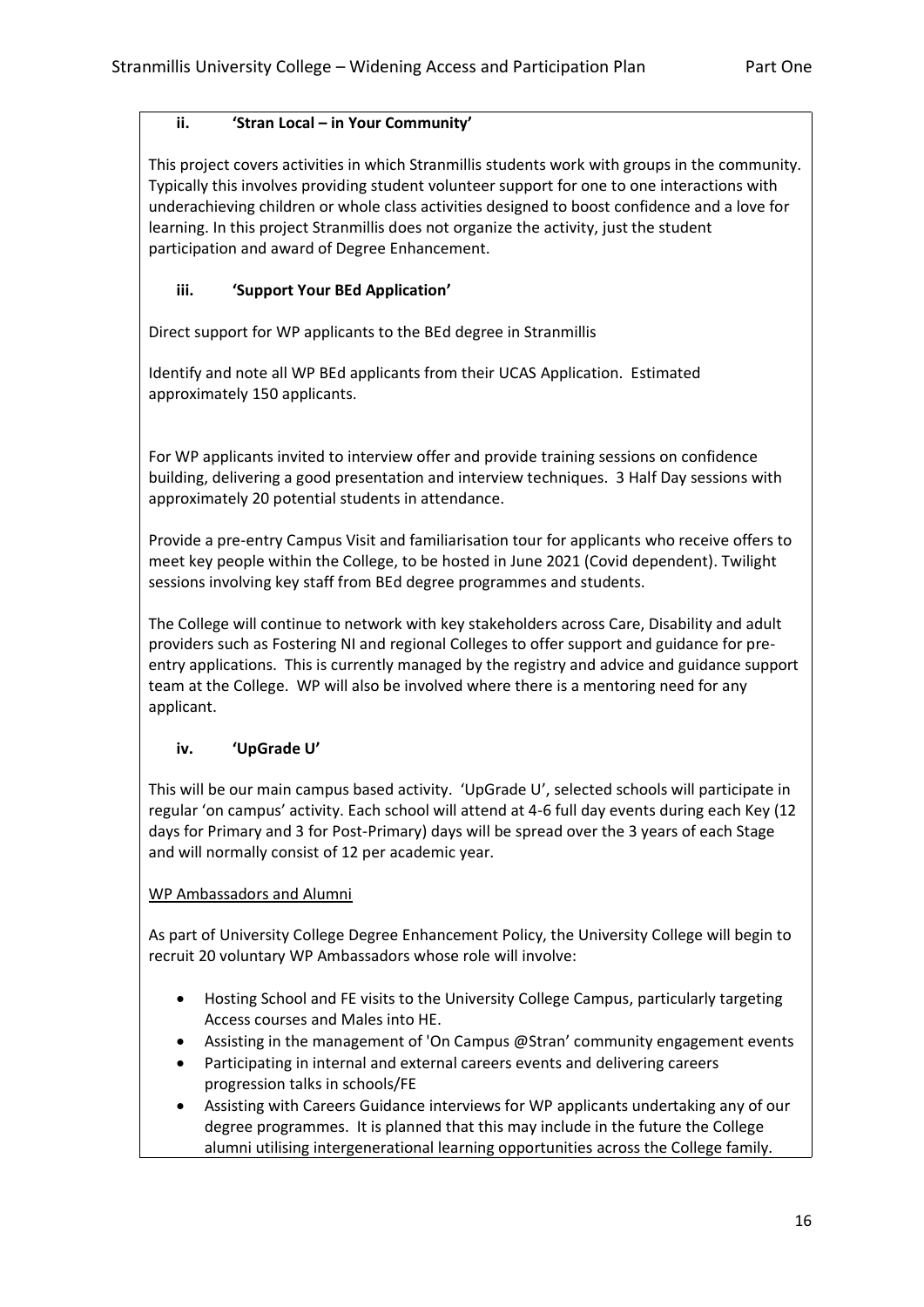- Supporting one 'Stran Local-In Your Community' initiative. Any community group that participates in our outreach programmes will be categorised as representing a Low MDM and Low Participation neighbourhood.
- The Ambassadors will undertake this role in a voluntary capacity but will receive training and branded clothing.

## A more focused approach to Outreach Projects

In the past WAPP cycles, post event evaluations have highlighted that participants (children and their parents/carers) benefit considerably from our on-campus activity. These projects provide University insights and also incorporate activity to upskill and build positive mind-sets. Essentially on-campus activity has aimed to support schools in raising pupil and parent aspirations, allowing them to begin to appreciate that university is a future option for them. In making decisions about 2023/24 outreach projects we would like to consolidate and better focus activity as it was evident that:

Subjects on Offer - The outreach projects that are most popular with schools focus on Literacy and 'STEAM' subjects. Also popular are brain-based and positive mind-set workshops.

Contact Time - More frequent and sustained 'on-campus' time for participants is desirable not just a series of 'one-offs'. In this way we can be more influential on participants and can engage in more detailed project evaluations.

Transition Support - Stakeholders have highlighted the particular value of supporting learners and their families around 'Key Transitions' e.g. Early Years/Key Stage 1 to Key Stage 2 and then to Key Stage 3.

Key Stage 4 and Post-16 - Outreach for Key Stage 4 and Post-16 are now part of 'Support U@ Stran' – 'Pre-Entry' and 'Stran Local - In Your Community'. Other larger HEl's target this age range and have the capacity to offer a wider range of excellent programmes; the Stranmillis campus has developed resourcing which focuses on the younger learner.

With the above in mind, we will continue to enhance our outreach project 'Up Grade U' which will feature what we feel have been the most appropriate 'on-campus' outreach activities. While there is some benefit in one-off outreach activities, for the purposes of evaluation and in particular for the Kirkpatrick Model (see 1.8) it is evident that we need to offer a longer contact period for participants to allow them to build up their confidence, for us to be able to track progress through a longer period, and to link with schools to obtain performance data related to the pupil's social background.

In each Key Stage of school, the pupils attending UpGrade U will undertake classes and workshops in the curriculum areas of Upgrade U listed below. These will be held in the College facilities including outdoor classrooms. Pupils will also have opportunities to visit various College areas and will graduate at the end of the Key Stage.

## Selection of Schools

In moving forward with Up Grade U in 2023/24 we will develop links with schools in the targeted area of under-representation building on the work of previous years. To advance this effort, a significant focus will be placed both on 'understanding' underachievement and working with our Up Grade U programme to evaluate impact.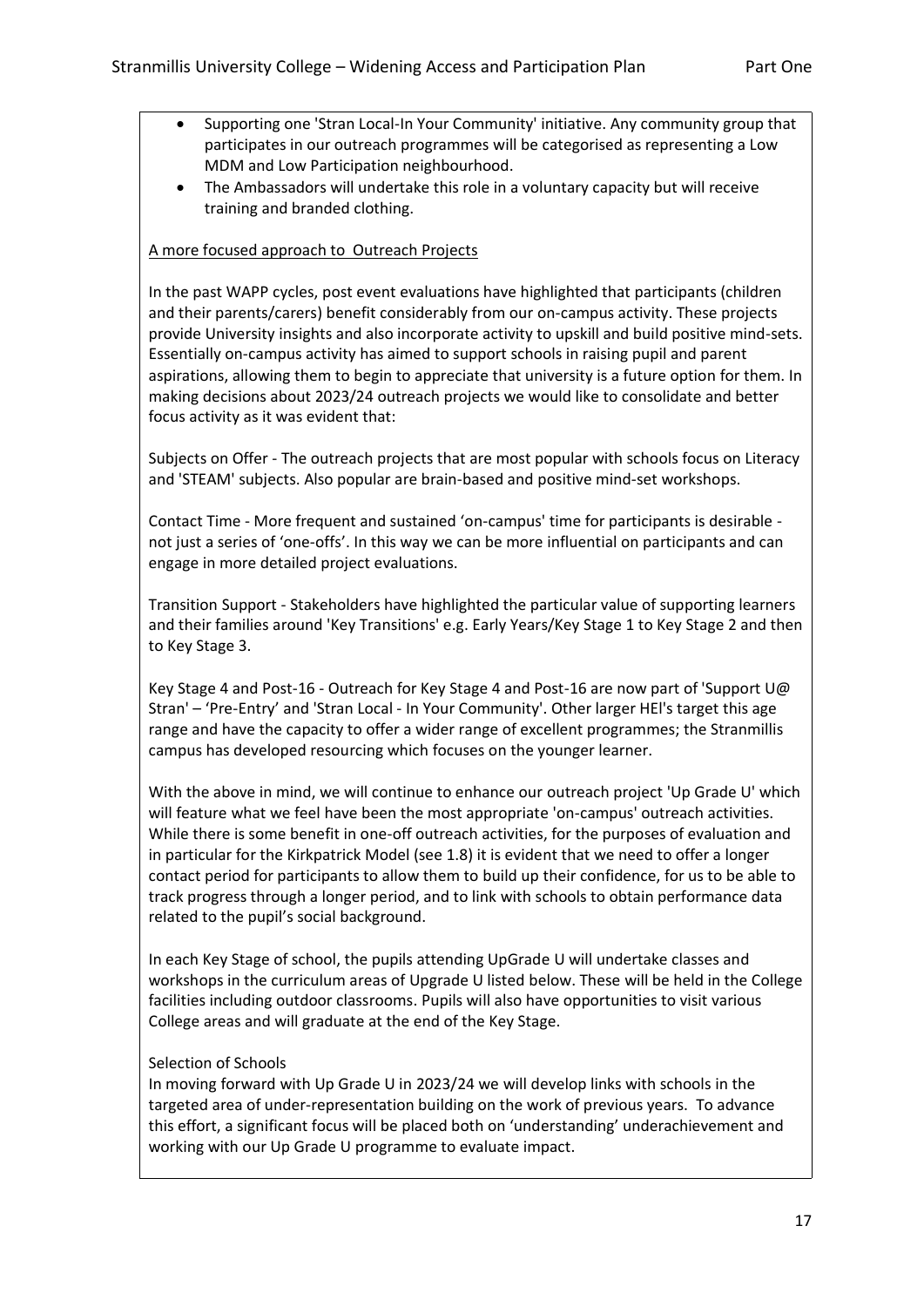All Up Grade U campus activities will meet with the following criteria:

- Activities meet with 'Access to Success' targets with the central emphasis on participants from low MDM and Participation groupings largely with an emphasis on the younger learner (Under 14). There is a likelihood that the wider group might include other target groups such as, Care Leavers. However other focused projects will specifically target narrower WP groups such as Care Leavers.
- All campus based activities provide participants with an insight into and feel of what it is like to spend time on a university campus and they will be given promotional information about higher education during their time on campus. Participants will engage in fun yet challenging activities directly related to their current educational needs. The aim is not simply to inspire but also raise attainment.
- The range of activities are 'Curriculum Centred' and will aim to replicate both a Higher Education curriculum, from STEM subjects to the Arts, while also remaining relevant to the curriculum being studied by pupils in school. This will ensure that students can relate to the content whilst also developing their knowledge and skills needed to succeed in their current educational stage.

## **Retention and Induction: Support U at Stran - Entry, Retention and Employability**

In relation to Strategic Objective 2 - Entry, Retention and Employability we will include the following elements.

For 2023/242023-24 Stranmillis University College will offer 2 Programmes for Entry and Retention:

1. 'WP info @Stran' 2. BSc Induction

## WP info @ Stran

This project is an information source for all forms of support for Stranmillis WP Students including additional bursaries. The 'Communication Skills Centre', under the direction of Student and Learning Services, will continue to support students with their academic writing. This is a one-to-one study skills support programme throughout the year for all WP students who have identified writing support needs.

The College will progress the appropriate provision/infrastructure for Care Leaver Support, the existing 'Stranmillis Cares about U' initiative will become part of our wider information support for WP students.

The College research group and 'Centre for Research in Educational Underachievement Advisory Group' will continue to inform a clearer and more robust strategy for research and evaluation within the area of underachievement at the College.

## BSc Induction

'MiMS- Max-i-Mizing Success' - HPAS Induction Course - Early induction to the context of higher education for year one students from a WP category on the BSc HPAS.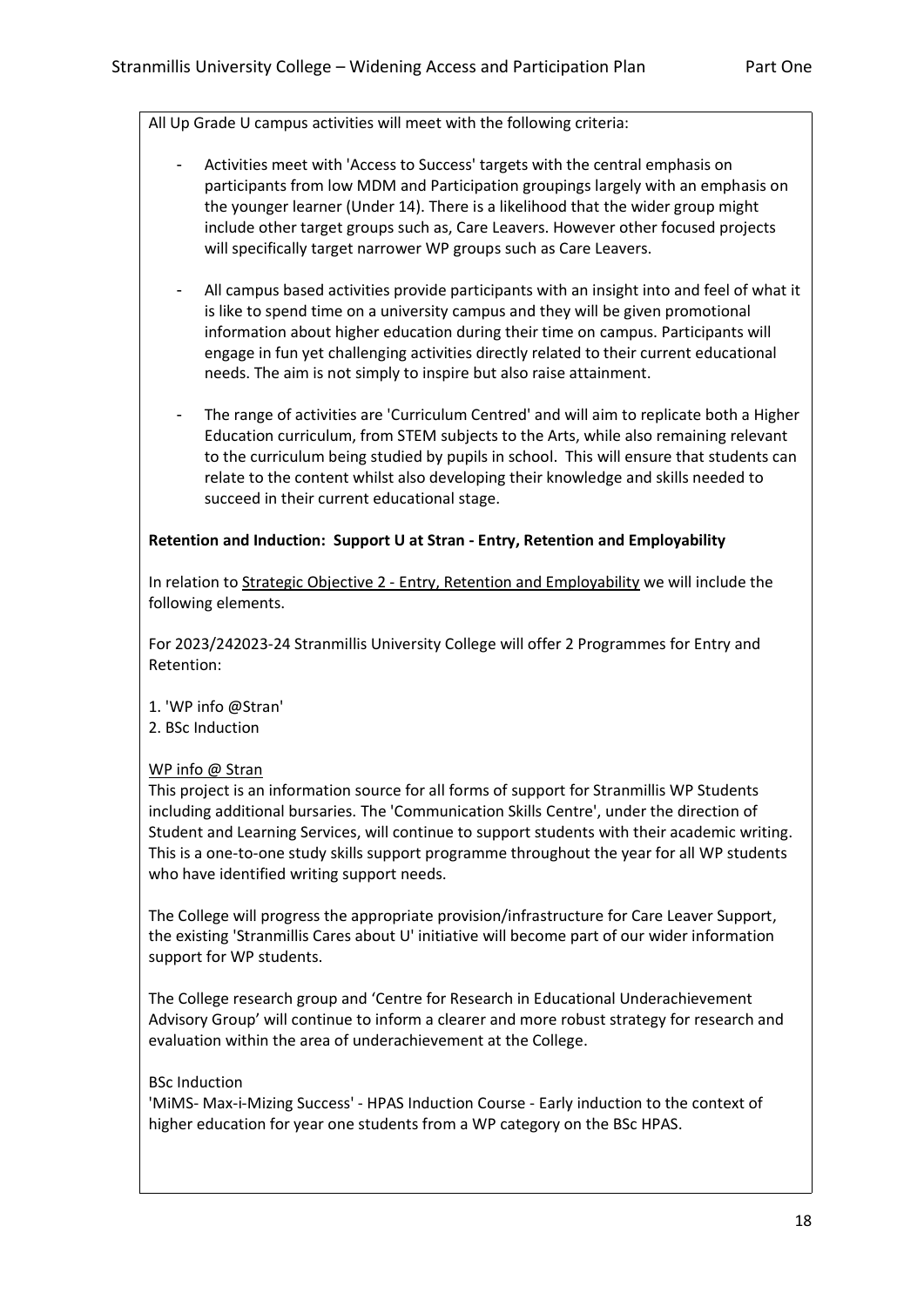**1.5** Please provide a short summary of how your activities link to the key actions within Access to Success.

Stranmillis University College welcomes 'Access to Success' as the foundation policy for our strategic direction. All of our strategic documentation and presentations begin with reference to Access to Success as this highlights clearly that developments within Stranmillis are not simply institutional requirements but regional. We agree that those who are 'MOST ABLE but LEAST LIKELY' to participate are given every encouragement and support to achieve the necessary qualifications to apply to, and to benefit from, the higher education …' (2.31). We appreciate that today's unrepresented minority may be tomorrow's mainstream (4.5.19) and the professionals Stranmillis produces must engage effectively with this group.

In section 4.8.14 of Access to Success it is emphasised that, 'Strong senior management commitment to widening participation can drive institutions to improve the quality of the student experience and improve retention and progression rates. Activities to recruit and retain students, particularly from non-traditional backgrounds, are integral to these institutions rather than seen as an add-on to core activities'. Stranmillis senior management fully support WP and appreciate the links between it and core student issues such as retention. This is in line with the Department of the Economy's findings that, 'over the last ten years institutions have embedded widening participation activities much more strongly within their overall strategy planning and implementation' (2.14).

We welcome the Department's commitment to, 'expand the range of aspiration and attainment raising programmes at school, college, community and the workplace' (4.6.23). Stranmillis has invested in community outreach that, 'incorporate[s] attainment raising elements and should not be just awareness -raising / marketing' (4.6.23) The University College has always had this goal in its WP outreach and is well placed to lead such activity further.

# **1.6** How do you plan to communicate information on the availability of financial and other assistance to students?

In addition to the WAPP as a source of information, Stranmillis has established a central hub containing WP information produced by the new Research Centre for Educational Underachievement in Stranmillis. The projects for WP will include a web-based presence and regular social media and newsletter dissemination, PDF and hard copy leaflets, branded under Stranmillis in support of the activities of the College, including and branded in conjunction with the Department for the Economy Corporate branding.

These sources illustrate the support available to students studying over the duration of a course and include all relevant information other than course content. This information is presented in a clearly written, widely available electronically and updated annually.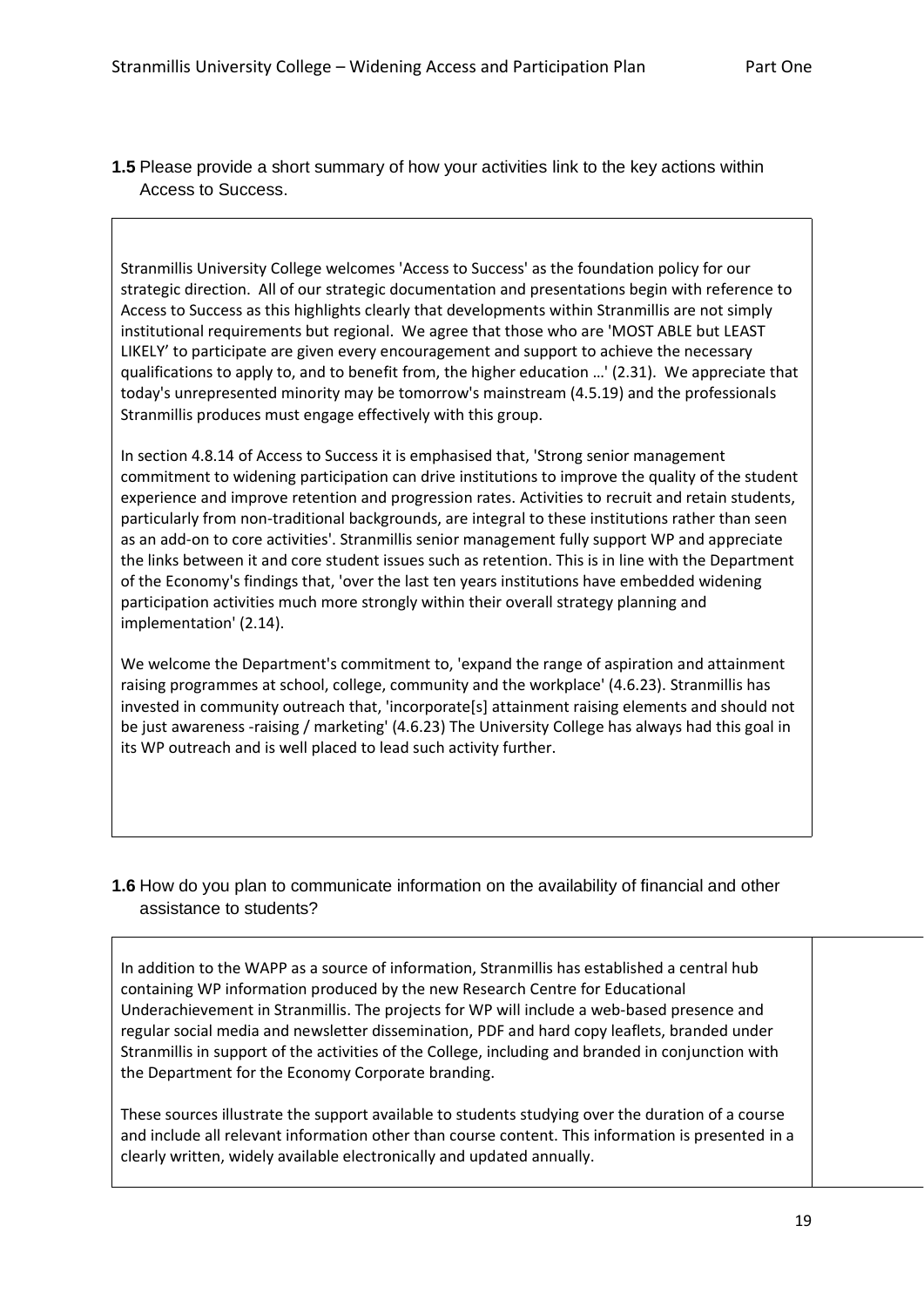The College website development remains under progress as part of a whole College web rebuild it is important that WP information sources are not separate from other web information.

At outreach events, all relevant stakeholders are provided with copies of the information leaflets and can obtain more. In respect of community engagement, presentations to schools (Year 12 and above} and FE will also include relevant financial information and any bursaries/scholarships that are available. Specifically, information leaflets are adapted to meet the needs of each of the target groups identified and measures will be taken to ensure that these are disseminated effectively. Incoming Year 1 students will receive a briefing presentation during Induction week and can also obtain support and advice throughout the year from College staff.

**1.7** How do you plan to monitor progress against the targets and the achievement of outcomes?

SUC monitor the WAPP in line with the College's governance, senior management and leadership committee structure. The WAPP is managed by a senior officer of the College. Various subcommittees feed into the decisions about the WAPP return including the Colleges Student recruitment and marketing committee and Student Learning Services. The structure includes governance, the senior leadership team, academic learning committee, student recruitment and marketing and student learning services committees. The WP task group will feed in to all levels.

We have put in place an infrastructure to more comprehensively monitor WP student progress and evaluate outreach projects, through a pre and post methodology piloted over the last number of years. We agree that evaluations must look beyond satisfaction indicators to more robustly establish changes in attitude and aspiration. Impact will be developed where it is possible to effect contexts for more sustainable WP outcomes.

All of our on-campus outreach activities include a participant feedback sheet and these tend to reflect the observed response of participants; overwhelmingly positive following the experience. Suggestions for improvement tend to be functional, while the opportunity to engage in activity on campus does result in a more positive attitude to university and education in general. Feedback from adults who accompany participants is also good and we regularly receive feedback that a certain child had become much more responsive to educational support in the weeks following the campus activity. The Up Grade U project with its focus on more frequent and regular contact with Stranmillis will allow us to do much more than obtain completed feedback forms. Up Grade U will enable opportunities for impact using a robust action research approach for evaluation.

In relation to retention, support for students with a Disability within Stranmillis University College is carefully monitored. However, entrants from lower socio-economic groups, under-achieving communities, mature, care leavers and male students are not formally and directly monitored beyond the systems that are in place for all students. In Stranmillis University College it is difficult for a student to simply 'slip through the net' unnoticed. While there are mass lectures, the majority of classes are sufficiently small; it is therefore possible for academic and support staff, and indeed other students, to keep a formative check on progress.

Stranmillis University College also has a long established Students' Union which provides additional support for the student body. The issue of formally monitoring students who enter under the Access Agreement, in addition to the mechanisms that exist for the whole student body is unnecessary. Anecdotal evidence suggests that a larger percentage of mature entrants graduate with a higher degree classification.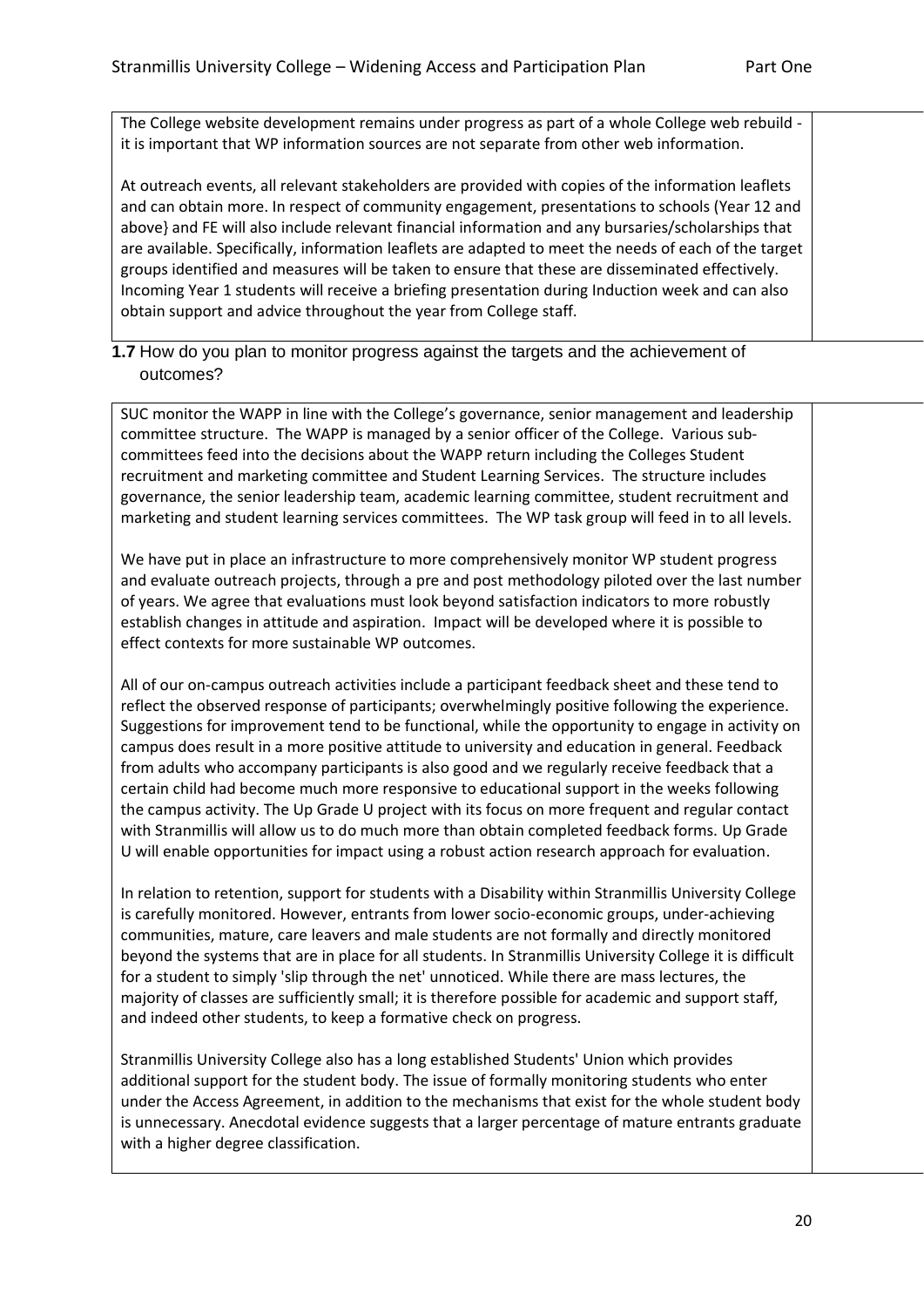**1.8** Please provide an additional evaluation on how you think your institution is performing or provide us with relevant documents in line with section 1.8 of the guidance document.

*(Full details on how to complete this section are in the guidance notes)*

In order to ensure consistency across institutions we would ask that you use the Kirkpatrick Model for this exercise. The concept is that individual institutions will learn from this self-evaluation and obtain evidence to influence future widening participation activity and plans. You may evaluate the institution's widening participation activity as a whole, or evaluate individual projects.

The following sub headings should help focus your response. The Department expects that most institutions will be able to evaluate widening participation activity to at least Level 3 (as below).

### **Level 1 Evaluation – Reactions**

### *what they thought and felt about the programme*

All of our programmes to date have included feedback through questionnaire, oral response and in some cases evaluation report. From this it has been evident that campus activity has had a positive impact on:

- Pupil participants
- Teachers
- **Parents**
- Community Leaders
- Educational support Organisations/Charities
- Stranmillis Students
- Stranmillis Staff

So far all of our outreach activity has included a Level 1 evaluation and will continue to do so. It will certainly be important to record if participants enjoyed the experience as if not, learning is unlikely to have been developed. This is undertaken with a short post evaluation questionnaire for each new contact session on campus. The questionnaire is tailored to the age and ability of the pupils and we have developed visual questionnaires for our pre-school and foundation stage learners who cannot read.

Post session evaluations will require participants to comment on the value of the event to their wants and needs, both physical/domestic and in relation to the demands of the activity. They will be asked for highlights and suggestions for improvement, e.g. did they feel sufficiently involved.

In Up Grade U we will be much more thorough and rigorous in our evaluations. An electronic as well as paper questionnaire will be developed by investigating the use of an accompanying website that will inform participants and their parents etc. of the scheme. In the future, we also intend to provide much more informative and rigorous reports to Academic Leadership to gather useful feedback for future projections and planning.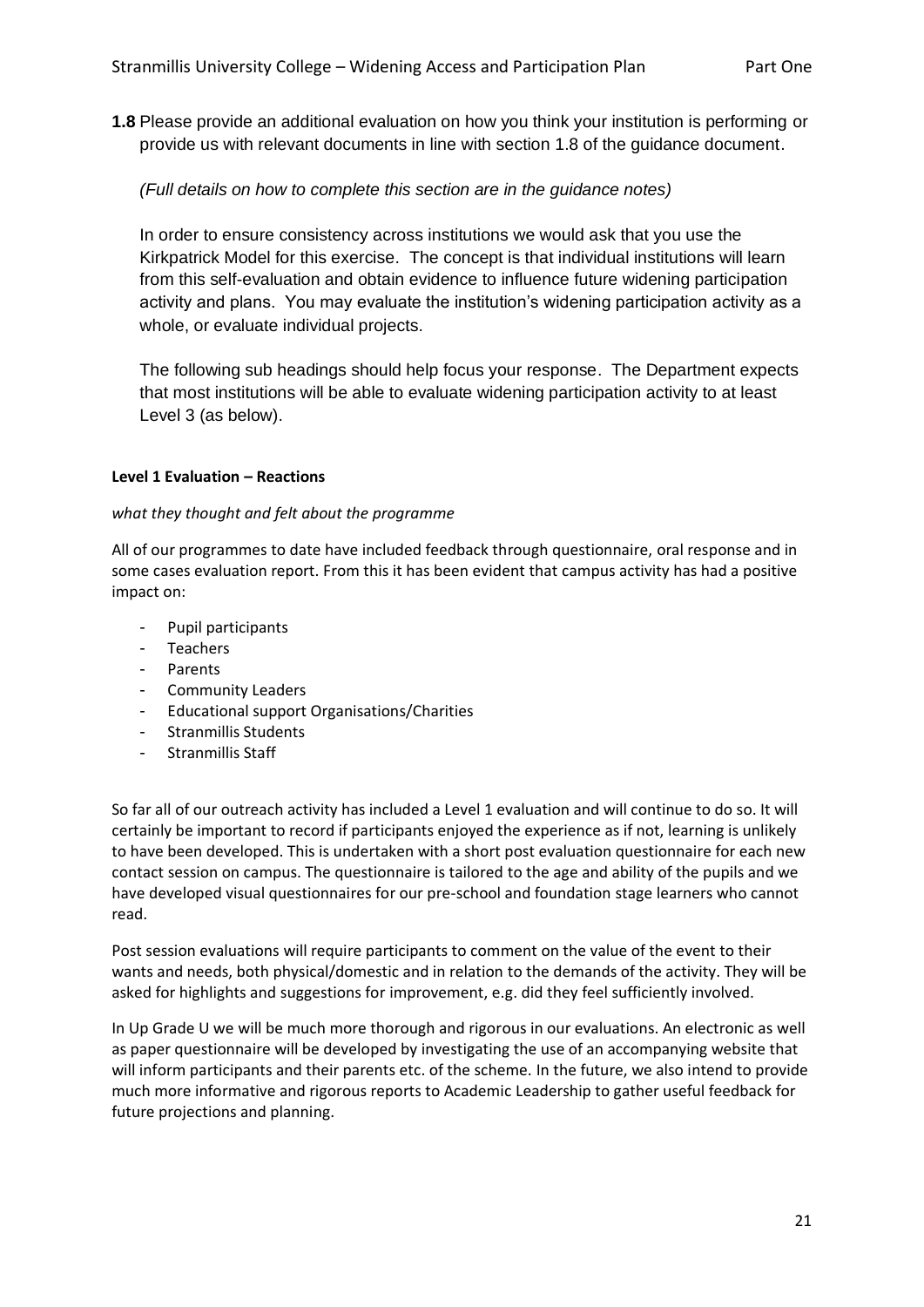During the course of each on Campus event the Stranmillis WP Ambassadors will gather visual and verbal evidence of the success of the event; this will complement the formal participant evaluations

As noted previously in the past WAPP cycles Post event evaluations have highlighted that participants (children and their parents) benefit considerably from our on campus activity. These projects provide university insight and also incorporate activity to up-skill and build positive mindsets. Essentially on campus activity has aimed to support schools in raising pupil and parent aspirations and for them to begin to appreciate that university is a future option for them. In making decisions about 2023/24 outreach projects our evaluations have indicated that we should consider:

- Subjects on Offer-The outreach projects that are most popular with schools focus on Literacy and 'STEAM ' subjects. Also popular are brain-based and positive mind-set workshops. These should be the future focus
- Contact Time More frequent and sustained 'on campus' time for participants is desirable not just a series of one-offs. In this way we can be more influential on participants and can engage in more detailed project evaluations. Longer contact time projects are necessary to gather more evidence and begin to make a greater impact on Level 3 below.
- Transition Support Stakeholders have highlighted the particular value of supporting learners and their families around 'Key Transitions' e.g. Early Years/Key Stage1 to Key Stage 2 and then to Key Stage 3. Outreach Projects must reflect the demands of transition stages.
- Key Stage 4 and Post-16 Outreach for Key Stage 4 and Post-16 should become part of 'Support U @ Stran' - Pre-Entry and 'Stran Local-In Your Community'. Other larger HEIs target this age range and have the capacity to offer excellent programmes; we are arguably better resourced to focus on the younger learner.

## **Level 2 Evaluation - Learning**

## *the resulting increase in knowledge or capability*

Moving to the Up Grade U model with increased contact with participants will make it easier to measure an increase in knowledge or capability after the learning experience. The aim will be to obtain firm evidence of a positive change in attitude to education and in this case the follow up questionnaire/evaluations will not be so concerned with practical satisfaction indicators, but rather knowledge and understanding of the content of the on campus sessions. The evaluative tools will focus on what the participant knows, or can do, that is better than before. This can be initially assessed as a group at the end of the session through feedback and presentation; while individual growth in understanding and capability will be determined through an online questionnaire. To minimise inconsistency all forms of evaluative tools must be common to all participants, they must be tested for validity and reliability, clear scoring and measurements need to be established.

The design of these tools must be closely related to the aims of the learning will be undertaken and piloted in 2023/24 in preparation for the introduction of Up Grade U. These tools will be closely aligned to research and evaluation carried out by the Centre for Research in Educational Underachievement.